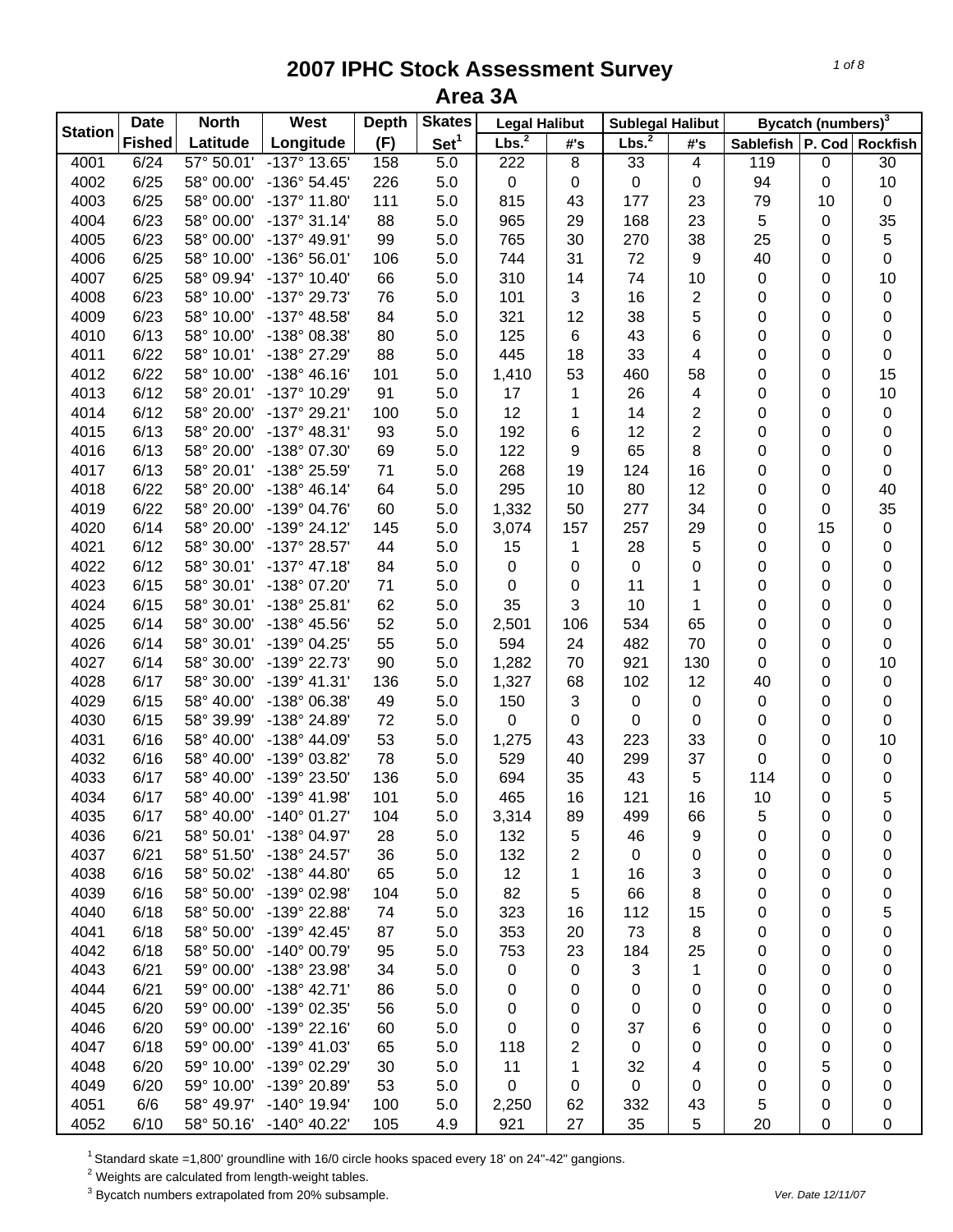| <b>Station</b> | <b>Date</b>   | <b>North</b> | West                  | <b>Depth</b> | <b>Skates</b>    | <b>Legal Halibut</b> |                | <b>Sublegal Halibut</b> |                |                               | Bycatch (numbers) <sup>3</sup> |             |
|----------------|---------------|--------------|-----------------------|--------------|------------------|----------------------|----------------|-------------------------|----------------|-------------------------------|--------------------------------|-------------|
|                | <b>Fished</b> | Latitude     | Longitude             | (F)          | Set <sup>1</sup> | Lbs. <sup>2</sup>    | #'s            | Lbs. <sup>2</sup>       | #'s            | Sablefish   P. Cod   Rockfish |                                |             |
| 4053           | 6/6           | 58° 59.89'   | $-140^{\circ}$ 01.20  | 74           | 5.0              | 1,886                | 45             | 155                     | 21             | 0                             | 0                              | $\mathbf 0$ |
| 4054           | 6/6           | 59° 00.04'   | -140° 19.95'          | 85           | 4.9              | 2,648                | 55             | 99                      | 13             | 0                             | 0                              | 10          |
| 4055           | 6/10          | 58° 59.94'   | $-140^{\circ}$ 39.43  | 98           | 5.0              | 690                  | 21             | 158                     | 21             | 0                             | 0                              | 0           |
| 4056           | 6/10          | 59° 00.04'   | $-140^{\circ}$ 59.20  | 105          | 5.0              | 1,306                | 46             | 189                     | 28             | 0                             | 0                              | 0           |
| 4057           | 6/7           | 59° 10.72'   | -139° 40.73'          | 74           | 5.0              | 29                   | 1              | $\pmb{0}$               | 0              | 0                             | 0                              | 0           |
| 4058           | 6/6           | 59° 10.09'   | -139° 59.56'          | 64           | 5.0              | 180                  | $\,6$          | 19                      | $\overline{2}$ | 0                             | 0                              | 0           |
| 4059           | 6/9           | 59° 10.10'   | $-140^{\circ}$ 19.68' | 71           | 4.9              | 877                  | 25             | 119                     | 19             | 0                             | 5                              | $\pmb{0}$   |
| 4060           | 6/11          | 59° 10.43'   | $-140^{\circ}$ 39.44' | 83           | 5.0              | 329                  | 10             | 79                      | 10             | 0                             | 0                              | $\pmb{0}$   |
| 4061           | 6/14          | 59° 10.32'   | $-140^{\circ} 59.10'$ | 98           | 5.0              | 1,616                | 42             | 221                     | 30             | $\pmb{0}$                     | 0                              | $\pmb{0}$   |
| 4062           | 6/14          | 59° 10.28'   | $-141^{\circ}$ 16.92' | 185          | 5.0              | 228                  | 8              | 40                      | 6              | 79                            | 0                              | 20          |
| 4063           | 6/15          | 59° 09.96'   | $-141°37.75'$         | 121          | 4.9              | 1,555                | 57             | 44                      | 7              | 118                           | 0                              | 34          |
| 4064           | 6/7           | 59° 19.74'   | -139° 39.78'          | 87           | 5.1              | 56                   | $\overline{2}$ | 0                       | 0              | 0                             | 0                              | $\pmb{0}$   |
| 4065           | 6/9           | 59° 19.98'   | -139° 59.80'          | 88           | 5.1              | $\mathbf 0$          | $\mathbf 0$    | 0                       | 0              | 0                             | 0                              | 0           |
| 4066           | 6/9           | 59° 20.12'   | $-140^{\circ}$ 19.41' | 73           | 5.0              | 692                  | 29             | 483                     | 62             | 5                             | 0                              | 0           |
| 4067           | 6/11          | 59° 19.88'   | $-140^{\circ}$ 39.46' | 77           | 5.0              | 562                  | 21             | 223                     | 28             | 0                             | 0                              | 0           |
| 4068           | 6/11          | 59° 20.11'   | -140° 58.39'          | 87           | 5.0              | 599                  | 23             | 296                     | 40             | 5                             | 0                              | 0           |
| 4069           | 6/14          | 59° 19.82'   | $-141^{\circ}$ 17.80  | 181          | 5.0              | 1,752                | 46             | 5                       | 1              | 135                           | 0                              | 5           |
| 4070           | 6/15          | 59° 19.87'   | $-141^{\circ}$ 37.80  | 102          | 5.0              | 574                  | 22             | 224                     | 37             | $\mathbf 0$                   | 0                              | 0           |
| 4071           | 6/15          | 59° 20.15'   | $-141^{\circ}58.34'$  | 117          | 5.0              | 988                  | 35             | 168                     | 24             | 30                            | 5                              | 0           |
| 4072           | 6/8           | 59° 29.99'   | -139° 59.97'          | 61           | 5.1              | $\pmb{0}$            | $\pmb{0}$      | 11                      | 1              | 0                             | 0                              | 0           |
| 4073           | 6/8           | 59° 30.59'   | $-140^{\circ}$ 18.06' | 118          | 5.1              | 87                   | 3              | 0                       | 0              | 5                             | 0                              | 5           |
| 4074           | 6/19          | 59° 29.84'   | -140° 39.28'          | 153          | 5.0              | $\pmb{0}$            | $\pmb{0}$      | 0                       | 0              | 0                             | 0                              | 0           |
| 4075           | 6/19          | 59° 29.86'   | $-140^{\circ}$ 59.03' | 162          | 5.0              | 120                  | 3              | 0                       | 0              | 10                            | 0                              | 0           |
| 4076           | 6/18          | 59° 30.06'   | $-141°$ 19.17         | 52           | 5.0              | 58                   | 1              | 9                       | 1              | $\pmb{0}$                     | 0                              | 0           |
| 4077           | 6/16          | 59° 30.16'   | $-141°38.55'$         | 89           | 5.0              | 17                   | 1              | 0                       | 0              | 0                             | 0                              | 0           |
| 4078           | 6/16          | 59° 29.96'   | $-141°57.99'$         | 97           | 4.9              | 962                  | 29             | 8                       | 1              | 0                             | 0                              | 0           |
| 4079           | 6/8           | 59° 39.88'   | -139° 58.07'          | 78           | 5.0              | 210                  | 5              | 87                      | 10             | 10                            | 40                             | 0           |
| 4080           | 6/19          | 59° 40.10'   | -140° 58.98'          | 29           | 5.0              | 11                   | 1              | $\pmb{0}$               | 0              | $\pmb{0}$                     | 0                              | 0           |
| 4081           | 6/18          | 59° 39.92'   | $-141°$ 18.64'        | 35           | 5.0              | 57                   | 2              | 22                      | 3              | 0                             | 0                              | 0           |
| 4082           | 6/18          | 59° 39.89'   | $-141°38.25'$         | 52           | 5.0              | $\pmb{0}$            | 0              | $\overline{7}$          | 1              | 0                             | 0                              | 0           |
| 4083           | 6/16          | 59° 39.66'   | $-141°57.72'$         | 80           | 5.0              | 160                  | 7              | 11                      | 2              | 0                             | 0                              | 0           |
| 4084           | 6/17          | 59° 40.09'   | -142° 18.28'          | 119          | 5.0              | 1,057                | 27             | 18                      | 3              | 10                            | 0                              | $\mathbf 0$ |
| 4085           | 6/23          | 59° 40.26'   | -142° 37.34'          | 206          | 5.0              | 140                  | 5              | 23                      | 3              | 144                           | 0                              | 10          |
| 4086           | 6/23          | 59° 40.14'   | -142° 57.98'          | 109          | 5.0              | 1,802                | 75             | 157                     | 19             | 5                             | 0                              | $\pmb{0}$   |
| 4087           | 6/24          | 59° 40.30'   | $-143^{\circ}$ 17.27  | 150          | 5.0              | 1,492                | 35             | 25                      | 3              | 110                           | 0                              | 10          |
| 4088           | 6/24          | 59° 40.09'   | $-143^{\circ}36.94'$  | 78           | 5.0              | 4,261                | 105            | 115                     | 16             | 0                             | 0                              | 10          |
| 4089           | 6/25          | 59° 40.15'   | $-143^{\circ} 56.96'$ | 69           | 5.0              | 1,252                | 45             | 78                      | 11             | 0                             | 0                              | 0           |
| 4090           | 6/25          | 59° 40.17'   | $-144^{\circ}$ 16.52' | 87           | 5.0              | 969                  | 33             | 92                      | 12             | 5                             | 0                              | 0           |
| 4091           | 6/26          | 59° 40.45'   | $-144^{\circ}$ 36.95' | 79           | 5.0              | 237                  | 9              | 9                       | 1              | 0                             | 0                              | 0           |
| 4092           | 6/17          | 59° 50.05'   | $-141^{\circ} 59.41'$ | 36           | 5.0              | $\mathbf 0$          | $\mathbf 0$    | 8                       | 1              | 0                             | 0                              | 0           |
| 4093           | 6/17          | 59° 49.88'   | -142° 18.02'          | 48           | 5.0              | 958                  | 27             | 90                      | 13             | 0                             | 0                              | 0           |
| 4094           | 6/22          | 59° 50.08'   | $-142^{\circ}$ 38.17' | 90           | 5.0              | 1,094                | 30             | 150                     | 19             | 0                             | 0                              | 0           |
| 4095           | 6/23          | 59° 49.75'   | $-142^{\circ}$ 57.94' | 94           | 5.1              | 66                   | $\overline{2}$ | 5                       | 1              | 5                             | 0                              | 0           |
| 4096           | 6/24          | 59° 49.64'   | $-143^{\circ}$ 17.77' | 122          | 5.1              | 480                  | 17             | 31                      | 4              | 30                            | 0                              | 0           |
| 4097           | 6/24          | 59° 49.68'   | $-143°37.94'$         | 154          | 5.0              | 549                  | 15             | 0                       | 0              | 84                            | 0                              | 20          |
| 4098           | 6/25          | 59° 49.88'   | $-143^{\circ}$ 57.84' | 51           | 4.9              | 402                  | 11             | 87                      | 10             | 0                             | 0                              | 0           |
| 4099           | 6/25          | 59° 49.59'   | $-144^{\circ}$ 18.13' | 35           | 5.0              | 37                   | 1              | 0                       | 0              | 0                             | 0                              | 0           |
| 4100           | 6/22          | 60° 00.41'   | $-142^{\circ}$ 40.03' | 37           | 5.0              | 290                  | 5              | 0                       | 0              | 0                             | 0                              | 0           |
| 4101           | 6/22          | 59° 59.77'   | $-142^{\circ}58.11'$  | 63           | 5.0              | 61                   | 2              | 0                       | 0              | 0                             | 0                              | 0           |
| 4102           | 7/3           | 59° 20.00'   | $-146^{\circ}$ 15.57' | 159          | 5.0              | 1,437                | 38             | 56                      | 7              | 25                            | 0                              | 85          |
| 4103           | 6/30          | 59° 19.72'   | $-146^{\circ}$ 35.41' | 82           | 5.0              | 653                  | 24             | 8                       | 1              | $\mathbf 0$                   | 0                              | $\mathbf 0$ |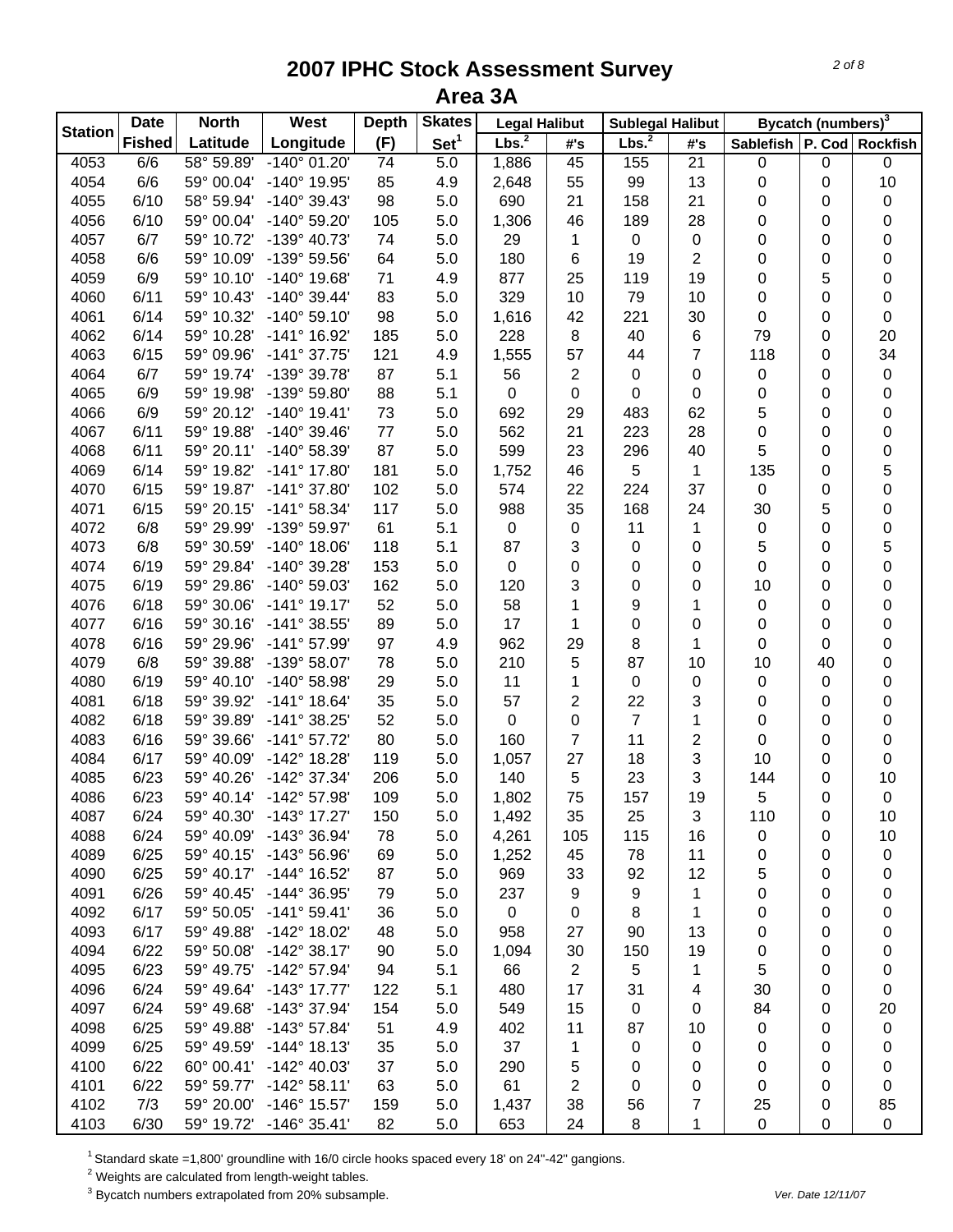| <b>Station</b><br>Lbs. <sup>2</sup><br>Set <sup>1</sup><br>Lbs. <sup>2</sup><br>Longitude<br>(F)<br>Sablefish   P. Cod   Rockfish<br><b>Fished</b><br>Latitude<br>#'s<br>#'s<br>59° 19.98'<br>$\overline{2}$<br>4104<br>6/30<br>-146° 54.89'<br>103<br>5.0<br>745<br>28<br>17<br>40<br>5<br>$\pmb{0}$<br>$\overline{2}$<br>4105<br>6/30<br>59° 19.89'<br>$-147°$ 15.12'<br>100<br>254<br>11<br>15<br>5<br>0<br>5.0<br>0<br>5<br>4106<br>6/26<br>59° 30.10'<br>-145° 15.66'<br>72<br>5.0<br>895<br>34<br>10<br>1<br>0<br>0<br>7/3<br>93<br>5<br>4107<br>59° 30.04'<br>$-145^{\circ} 55.45'$<br>5.0<br>1,161<br>59<br>8<br>1<br>0<br>0<br>7/2<br>50<br>4108<br>59° 30.22'<br>$-146°35.16'$<br>5.0<br>440<br>12<br>69<br>10<br>$\pmb{0}$<br>0<br>0<br>7/2<br>98<br>3<br>$\mathbf{1}$<br>5<br>10<br>4109<br>59° 30.47'<br>$-146°53.91'$<br>5.0<br>34<br>9<br>0<br>7/1<br>15<br>59° 30.09'<br>$-147^{\circ}$ 14.38'<br>117<br>5.0<br>219<br>10<br>67<br>10<br>20<br>0<br>4110<br>4111<br>7/1<br>59° 29.84'<br>-147° 33.83'<br>60<br>5.0<br>1,825<br>58<br>199<br>24<br>0<br>5<br>$\pmb{0}$<br>$\sqrt{3}$<br>1<br>4112<br>7/3<br>59° 39.89'<br>-145° 34.53'<br>56<br>5.0<br>162<br>11<br>0<br>0<br>$\pmb{0}$<br>6/27<br>41<br>5<br>4113<br>59° 40.39'<br>$-145°54.51'$<br>5.0<br>239<br>0<br>0<br>0<br>$\pmb{0}$<br>0<br>23<br>$\overline{2}$<br>6/27<br>59° 40.32'<br>-146° 13.99'<br>44<br>5.0<br>1<br>19<br>0<br>$\pmb{0}$<br>4114<br>0<br>59<br>8<br>4115<br>7/2<br>59° 39.83'<br>$-146°34.17'$<br>46<br>5.0<br>1,096<br>26<br>0<br>10<br>0<br>7/2<br>$\sqrt{2}$<br>4116<br>59° 39.91'<br>-146° 52.83'<br>55<br>5.0<br>79<br>0<br>0<br>0<br>$\pmb{0}$<br>0<br>7/1<br>5<br>4117<br>59° 39.78'<br>-147° 12.90'<br>102<br>5.0<br>245<br>10<br>0<br>0<br>0<br>0<br>158<br>4118<br>7/1<br>59° 39.66'<br>$-147^{\circ}$ 32.40<br>64<br>5.1<br>7<br>9<br>0<br>0<br>1<br>0<br>6/26<br>4119<br>59° 49.75'<br>$-144^{\circ} 58.44'$<br>105<br>5.0<br>115<br>3<br>0<br>0<br>0<br>0<br>0<br>6/27<br>4120<br>59° 49.91'<br>-145° 52.95'<br>56<br>5.0<br>61<br>9<br>0<br>1<br>0<br>0<br>1<br>7/12<br>32<br>37<br>4121<br>59° 49.98'<br>-146° 13.65'<br>5.0<br>774<br>333<br>0<br>48<br>0<br>0<br>7/12<br>36<br>4122<br>59° 50.23'<br>-146° 32.58'<br>5.0<br>463<br>18<br>135<br>17<br>0<br>0<br>0<br>7/13<br>4123<br>59° 50.02'<br>-146° 53.02'<br>41<br>5.0<br>331<br>20<br>378<br>49<br>0<br>0<br>0<br>7/13<br>83<br>$\overline{2}$<br>4124<br>59° 49.86'<br>$-147^{\circ}$ 13.01'<br>5.0<br>36<br>$\overline{\mathbf{4}}$<br>1<br>5<br>0<br>0<br>7/4<br>124<br>12<br>3<br>35<br>4125<br>59° 59.72'<br>-144° 39.20'<br>5.0<br>283<br>30<br>40<br>0<br>7/4<br>73<br>4126<br>59° 59.79'<br>$-144^{\circ} 59.16'$<br>5.0<br>19<br>$\mathbf{1}$<br>0<br>0<br>0<br>0<br>0<br>56<br>3<br>8<br>4127<br>7/4<br>59° 59.83'<br>$-145^{\circ}$ 19.14'<br>64<br>5.0<br>1<br>0<br>0<br>0<br>7/12<br>62<br>5<br>4128<br>59° 59.83'<br>$-146^{\circ}$ 12.42'<br>33<br>5.0<br>1,873<br>89<br>502<br>0<br>0<br>7/12<br>35<br>13<br>280<br>39<br>4129<br>60° 00.14'<br>$-146°31.60'$<br>5.0<br>181<br>0<br>0<br>0<br>7/13<br>80<br>35<br>$\overline{\mathbf{4}}$<br>4130<br>59° 59.31'<br>$-146°52.42'$<br>5.0<br>65<br>4<br>0<br>0<br>$\pmb{0}$<br>4131<br>7/13<br>59° 59.38'<br>$-147°$ 11.41'<br>103<br>5.0<br>$\pmb{0}$<br>20<br>3<br>0<br>15<br>0<br>$\pmb{0}$<br>4132<br>7/5<br>60° 10.13'<br>$-145°31.16'$<br>46<br>5.0<br>275<br>8<br>0<br>0<br>0<br>0<br>0<br>7/5<br>4133<br>60° 09.87'<br>$-145°51.09'$<br>59<br>5.0<br>101<br>5<br>10<br>$\pmb{0}$<br>1<br>0<br>0<br>7/5<br>4134<br>60° 10.12'<br>$-146^{\circ}$ 10.64'<br>43<br>5.0<br>182<br>11<br>148<br>23<br>0<br>$\mathbf 0$<br>0<br>4135<br>7/9<br>60° 09.96'<br>$-147°30.91'$<br>35<br>5.0<br>597<br>30<br>442<br>59<br>10<br>0<br>5<br>4136<br>7/9<br>60° 10.04'<br>$-147^{\circ}$ 50.86'<br>194<br>5.0<br>409<br>25<br>156<br>18<br>0<br>0<br>0<br>4137<br>7/9<br>60° 19.91'<br>$-147^{\circ}$ 30.74'<br>60<br>5.0<br>701<br>28<br>171<br>24<br>0<br>15<br>$\pmb{0}$<br>60° 29.96'<br>$-146°$ 29.18'<br>4138<br>7/11<br>5.0<br>395<br>33<br>16<br>279<br>39<br>0<br>15<br>0<br>4139<br>$\overline{7}$<br>7/11<br>60° 30.35'<br>$-146^{\circ}$ 46.91'<br>205<br>5.0<br>133<br>$\mathbf 0$<br>$\mathbf 0$<br>25<br>0<br>0<br>7/11<br>60° 30.17'<br>$-147°09.41'$<br>109<br>783<br>4140<br>5.0<br>39<br>158<br>19<br>0<br>30<br>0 |
|---------------------------------------------------------------------------------------------------------------------------------------------------------------------------------------------------------------------------------------------------------------------------------------------------------------------------------------------------------------------------------------------------------------------------------------------------------------------------------------------------------------------------------------------------------------------------------------------------------------------------------------------------------------------------------------------------------------------------------------------------------------------------------------------------------------------------------------------------------------------------------------------------------------------------------------------------------------------------------------------------------------------------------------------------------------------------------------------------------------------------------------------------------------------------------------------------------------------------------------------------------------------------------------------------------------------------------------------------------------------------------------------------------------------------------------------------------------------------------------------------------------------------------------------------------------------------------------------------------------------------------------------------------------------------------------------------------------------------------------------------------------------------------------------------------------------------------------------------------------------------------------------------------------------------------------------------------------------------------------------------------------------------------------------------------------------------------------------------------------------------------------------------------------------------------------------------------------------------------------------------------------------------------------------------------------------------------------------------------------------------------------------------------------------------------------------------------------------------------------------------------------------------------------------------------------------------------------------------------------------------------------------------------------------------------------------------------------------------------------------------------------------------------------------------------------------------------------------------------------------------------------------------------------------------------------------------------------------------------------------------------------------------------------------------------------------------------------------------------------------------------------------------------------------------------------------------------------------------------------------------------------------------------------------------------------------------------------------------------------------------------------------------------------------------------------------------------------------------------------------------------------------------------------------------------------------------------------------------------------------------------------------------------------------------------------------------------------------------------------------------------------------------------------------------------------------------------------------------------------------------------------------------------------------------------------------------------------------------------------------------------------------------------------------------------------------------------------------------------------------------------------------------------------------------------------------------------------------------------------------------------------------------------------------------------------------------------------------------------------------|
|                                                                                                                                                                                                                                                                                                                                                                                                                                                                                                                                                                                                                                                                                                                                                                                                                                                                                                                                                                                                                                                                                                                                                                                                                                                                                                                                                                                                                                                                                                                                                                                                                                                                                                                                                                                                                                                                                                                                                                                                                                                                                                                                                                                                                                                                                                                                                                                                                                                                                                                                                                                                                                                                                                                                                                                                                                                                                                                                                                                                                                                                                                                                                                                                                                                                                                                                                                                                                                                                                                                                                                                                                                                                                                                                                                                                                                                                                                                                                                                                                                                                                                                                                                                                                                                                                                                                                                     |
|                                                                                                                                                                                                                                                                                                                                                                                                                                                                                                                                                                                                                                                                                                                                                                                                                                                                                                                                                                                                                                                                                                                                                                                                                                                                                                                                                                                                                                                                                                                                                                                                                                                                                                                                                                                                                                                                                                                                                                                                                                                                                                                                                                                                                                                                                                                                                                                                                                                                                                                                                                                                                                                                                                                                                                                                                                                                                                                                                                                                                                                                                                                                                                                                                                                                                                                                                                                                                                                                                                                                                                                                                                                                                                                                                                                                                                                                                                                                                                                                                                                                                                                                                                                                                                                                                                                                                                     |
|                                                                                                                                                                                                                                                                                                                                                                                                                                                                                                                                                                                                                                                                                                                                                                                                                                                                                                                                                                                                                                                                                                                                                                                                                                                                                                                                                                                                                                                                                                                                                                                                                                                                                                                                                                                                                                                                                                                                                                                                                                                                                                                                                                                                                                                                                                                                                                                                                                                                                                                                                                                                                                                                                                                                                                                                                                                                                                                                                                                                                                                                                                                                                                                                                                                                                                                                                                                                                                                                                                                                                                                                                                                                                                                                                                                                                                                                                                                                                                                                                                                                                                                                                                                                                                                                                                                                                                     |
|                                                                                                                                                                                                                                                                                                                                                                                                                                                                                                                                                                                                                                                                                                                                                                                                                                                                                                                                                                                                                                                                                                                                                                                                                                                                                                                                                                                                                                                                                                                                                                                                                                                                                                                                                                                                                                                                                                                                                                                                                                                                                                                                                                                                                                                                                                                                                                                                                                                                                                                                                                                                                                                                                                                                                                                                                                                                                                                                                                                                                                                                                                                                                                                                                                                                                                                                                                                                                                                                                                                                                                                                                                                                                                                                                                                                                                                                                                                                                                                                                                                                                                                                                                                                                                                                                                                                                                     |
|                                                                                                                                                                                                                                                                                                                                                                                                                                                                                                                                                                                                                                                                                                                                                                                                                                                                                                                                                                                                                                                                                                                                                                                                                                                                                                                                                                                                                                                                                                                                                                                                                                                                                                                                                                                                                                                                                                                                                                                                                                                                                                                                                                                                                                                                                                                                                                                                                                                                                                                                                                                                                                                                                                                                                                                                                                                                                                                                                                                                                                                                                                                                                                                                                                                                                                                                                                                                                                                                                                                                                                                                                                                                                                                                                                                                                                                                                                                                                                                                                                                                                                                                                                                                                                                                                                                                                                     |
|                                                                                                                                                                                                                                                                                                                                                                                                                                                                                                                                                                                                                                                                                                                                                                                                                                                                                                                                                                                                                                                                                                                                                                                                                                                                                                                                                                                                                                                                                                                                                                                                                                                                                                                                                                                                                                                                                                                                                                                                                                                                                                                                                                                                                                                                                                                                                                                                                                                                                                                                                                                                                                                                                                                                                                                                                                                                                                                                                                                                                                                                                                                                                                                                                                                                                                                                                                                                                                                                                                                                                                                                                                                                                                                                                                                                                                                                                                                                                                                                                                                                                                                                                                                                                                                                                                                                                                     |
|                                                                                                                                                                                                                                                                                                                                                                                                                                                                                                                                                                                                                                                                                                                                                                                                                                                                                                                                                                                                                                                                                                                                                                                                                                                                                                                                                                                                                                                                                                                                                                                                                                                                                                                                                                                                                                                                                                                                                                                                                                                                                                                                                                                                                                                                                                                                                                                                                                                                                                                                                                                                                                                                                                                                                                                                                                                                                                                                                                                                                                                                                                                                                                                                                                                                                                                                                                                                                                                                                                                                                                                                                                                                                                                                                                                                                                                                                                                                                                                                                                                                                                                                                                                                                                                                                                                                                                     |
|                                                                                                                                                                                                                                                                                                                                                                                                                                                                                                                                                                                                                                                                                                                                                                                                                                                                                                                                                                                                                                                                                                                                                                                                                                                                                                                                                                                                                                                                                                                                                                                                                                                                                                                                                                                                                                                                                                                                                                                                                                                                                                                                                                                                                                                                                                                                                                                                                                                                                                                                                                                                                                                                                                                                                                                                                                                                                                                                                                                                                                                                                                                                                                                                                                                                                                                                                                                                                                                                                                                                                                                                                                                                                                                                                                                                                                                                                                                                                                                                                                                                                                                                                                                                                                                                                                                                                                     |
|                                                                                                                                                                                                                                                                                                                                                                                                                                                                                                                                                                                                                                                                                                                                                                                                                                                                                                                                                                                                                                                                                                                                                                                                                                                                                                                                                                                                                                                                                                                                                                                                                                                                                                                                                                                                                                                                                                                                                                                                                                                                                                                                                                                                                                                                                                                                                                                                                                                                                                                                                                                                                                                                                                                                                                                                                                                                                                                                                                                                                                                                                                                                                                                                                                                                                                                                                                                                                                                                                                                                                                                                                                                                                                                                                                                                                                                                                                                                                                                                                                                                                                                                                                                                                                                                                                                                                                     |
|                                                                                                                                                                                                                                                                                                                                                                                                                                                                                                                                                                                                                                                                                                                                                                                                                                                                                                                                                                                                                                                                                                                                                                                                                                                                                                                                                                                                                                                                                                                                                                                                                                                                                                                                                                                                                                                                                                                                                                                                                                                                                                                                                                                                                                                                                                                                                                                                                                                                                                                                                                                                                                                                                                                                                                                                                                                                                                                                                                                                                                                                                                                                                                                                                                                                                                                                                                                                                                                                                                                                                                                                                                                                                                                                                                                                                                                                                                                                                                                                                                                                                                                                                                                                                                                                                                                                                                     |
|                                                                                                                                                                                                                                                                                                                                                                                                                                                                                                                                                                                                                                                                                                                                                                                                                                                                                                                                                                                                                                                                                                                                                                                                                                                                                                                                                                                                                                                                                                                                                                                                                                                                                                                                                                                                                                                                                                                                                                                                                                                                                                                                                                                                                                                                                                                                                                                                                                                                                                                                                                                                                                                                                                                                                                                                                                                                                                                                                                                                                                                                                                                                                                                                                                                                                                                                                                                                                                                                                                                                                                                                                                                                                                                                                                                                                                                                                                                                                                                                                                                                                                                                                                                                                                                                                                                                                                     |
|                                                                                                                                                                                                                                                                                                                                                                                                                                                                                                                                                                                                                                                                                                                                                                                                                                                                                                                                                                                                                                                                                                                                                                                                                                                                                                                                                                                                                                                                                                                                                                                                                                                                                                                                                                                                                                                                                                                                                                                                                                                                                                                                                                                                                                                                                                                                                                                                                                                                                                                                                                                                                                                                                                                                                                                                                                                                                                                                                                                                                                                                                                                                                                                                                                                                                                                                                                                                                                                                                                                                                                                                                                                                                                                                                                                                                                                                                                                                                                                                                                                                                                                                                                                                                                                                                                                                                                     |
|                                                                                                                                                                                                                                                                                                                                                                                                                                                                                                                                                                                                                                                                                                                                                                                                                                                                                                                                                                                                                                                                                                                                                                                                                                                                                                                                                                                                                                                                                                                                                                                                                                                                                                                                                                                                                                                                                                                                                                                                                                                                                                                                                                                                                                                                                                                                                                                                                                                                                                                                                                                                                                                                                                                                                                                                                                                                                                                                                                                                                                                                                                                                                                                                                                                                                                                                                                                                                                                                                                                                                                                                                                                                                                                                                                                                                                                                                                                                                                                                                                                                                                                                                                                                                                                                                                                                                                     |
|                                                                                                                                                                                                                                                                                                                                                                                                                                                                                                                                                                                                                                                                                                                                                                                                                                                                                                                                                                                                                                                                                                                                                                                                                                                                                                                                                                                                                                                                                                                                                                                                                                                                                                                                                                                                                                                                                                                                                                                                                                                                                                                                                                                                                                                                                                                                                                                                                                                                                                                                                                                                                                                                                                                                                                                                                                                                                                                                                                                                                                                                                                                                                                                                                                                                                                                                                                                                                                                                                                                                                                                                                                                                                                                                                                                                                                                                                                                                                                                                                                                                                                                                                                                                                                                                                                                                                                     |
|                                                                                                                                                                                                                                                                                                                                                                                                                                                                                                                                                                                                                                                                                                                                                                                                                                                                                                                                                                                                                                                                                                                                                                                                                                                                                                                                                                                                                                                                                                                                                                                                                                                                                                                                                                                                                                                                                                                                                                                                                                                                                                                                                                                                                                                                                                                                                                                                                                                                                                                                                                                                                                                                                                                                                                                                                                                                                                                                                                                                                                                                                                                                                                                                                                                                                                                                                                                                                                                                                                                                                                                                                                                                                                                                                                                                                                                                                                                                                                                                                                                                                                                                                                                                                                                                                                                                                                     |
|                                                                                                                                                                                                                                                                                                                                                                                                                                                                                                                                                                                                                                                                                                                                                                                                                                                                                                                                                                                                                                                                                                                                                                                                                                                                                                                                                                                                                                                                                                                                                                                                                                                                                                                                                                                                                                                                                                                                                                                                                                                                                                                                                                                                                                                                                                                                                                                                                                                                                                                                                                                                                                                                                                                                                                                                                                                                                                                                                                                                                                                                                                                                                                                                                                                                                                                                                                                                                                                                                                                                                                                                                                                                                                                                                                                                                                                                                                                                                                                                                                                                                                                                                                                                                                                                                                                                                                     |
|                                                                                                                                                                                                                                                                                                                                                                                                                                                                                                                                                                                                                                                                                                                                                                                                                                                                                                                                                                                                                                                                                                                                                                                                                                                                                                                                                                                                                                                                                                                                                                                                                                                                                                                                                                                                                                                                                                                                                                                                                                                                                                                                                                                                                                                                                                                                                                                                                                                                                                                                                                                                                                                                                                                                                                                                                                                                                                                                                                                                                                                                                                                                                                                                                                                                                                                                                                                                                                                                                                                                                                                                                                                                                                                                                                                                                                                                                                                                                                                                                                                                                                                                                                                                                                                                                                                                                                     |
|                                                                                                                                                                                                                                                                                                                                                                                                                                                                                                                                                                                                                                                                                                                                                                                                                                                                                                                                                                                                                                                                                                                                                                                                                                                                                                                                                                                                                                                                                                                                                                                                                                                                                                                                                                                                                                                                                                                                                                                                                                                                                                                                                                                                                                                                                                                                                                                                                                                                                                                                                                                                                                                                                                                                                                                                                                                                                                                                                                                                                                                                                                                                                                                                                                                                                                                                                                                                                                                                                                                                                                                                                                                                                                                                                                                                                                                                                                                                                                                                                                                                                                                                                                                                                                                                                                                                                                     |
|                                                                                                                                                                                                                                                                                                                                                                                                                                                                                                                                                                                                                                                                                                                                                                                                                                                                                                                                                                                                                                                                                                                                                                                                                                                                                                                                                                                                                                                                                                                                                                                                                                                                                                                                                                                                                                                                                                                                                                                                                                                                                                                                                                                                                                                                                                                                                                                                                                                                                                                                                                                                                                                                                                                                                                                                                                                                                                                                                                                                                                                                                                                                                                                                                                                                                                                                                                                                                                                                                                                                                                                                                                                                                                                                                                                                                                                                                                                                                                                                                                                                                                                                                                                                                                                                                                                                                                     |
|                                                                                                                                                                                                                                                                                                                                                                                                                                                                                                                                                                                                                                                                                                                                                                                                                                                                                                                                                                                                                                                                                                                                                                                                                                                                                                                                                                                                                                                                                                                                                                                                                                                                                                                                                                                                                                                                                                                                                                                                                                                                                                                                                                                                                                                                                                                                                                                                                                                                                                                                                                                                                                                                                                                                                                                                                                                                                                                                                                                                                                                                                                                                                                                                                                                                                                                                                                                                                                                                                                                                                                                                                                                                                                                                                                                                                                                                                                                                                                                                                                                                                                                                                                                                                                                                                                                                                                     |
|                                                                                                                                                                                                                                                                                                                                                                                                                                                                                                                                                                                                                                                                                                                                                                                                                                                                                                                                                                                                                                                                                                                                                                                                                                                                                                                                                                                                                                                                                                                                                                                                                                                                                                                                                                                                                                                                                                                                                                                                                                                                                                                                                                                                                                                                                                                                                                                                                                                                                                                                                                                                                                                                                                                                                                                                                                                                                                                                                                                                                                                                                                                                                                                                                                                                                                                                                                                                                                                                                                                                                                                                                                                                                                                                                                                                                                                                                                                                                                                                                                                                                                                                                                                                                                                                                                                                                                     |
|                                                                                                                                                                                                                                                                                                                                                                                                                                                                                                                                                                                                                                                                                                                                                                                                                                                                                                                                                                                                                                                                                                                                                                                                                                                                                                                                                                                                                                                                                                                                                                                                                                                                                                                                                                                                                                                                                                                                                                                                                                                                                                                                                                                                                                                                                                                                                                                                                                                                                                                                                                                                                                                                                                                                                                                                                                                                                                                                                                                                                                                                                                                                                                                                                                                                                                                                                                                                                                                                                                                                                                                                                                                                                                                                                                                                                                                                                                                                                                                                                                                                                                                                                                                                                                                                                                                                                                     |
|                                                                                                                                                                                                                                                                                                                                                                                                                                                                                                                                                                                                                                                                                                                                                                                                                                                                                                                                                                                                                                                                                                                                                                                                                                                                                                                                                                                                                                                                                                                                                                                                                                                                                                                                                                                                                                                                                                                                                                                                                                                                                                                                                                                                                                                                                                                                                                                                                                                                                                                                                                                                                                                                                                                                                                                                                                                                                                                                                                                                                                                                                                                                                                                                                                                                                                                                                                                                                                                                                                                                                                                                                                                                                                                                                                                                                                                                                                                                                                                                                                                                                                                                                                                                                                                                                                                                                                     |
|                                                                                                                                                                                                                                                                                                                                                                                                                                                                                                                                                                                                                                                                                                                                                                                                                                                                                                                                                                                                                                                                                                                                                                                                                                                                                                                                                                                                                                                                                                                                                                                                                                                                                                                                                                                                                                                                                                                                                                                                                                                                                                                                                                                                                                                                                                                                                                                                                                                                                                                                                                                                                                                                                                                                                                                                                                                                                                                                                                                                                                                                                                                                                                                                                                                                                                                                                                                                                                                                                                                                                                                                                                                                                                                                                                                                                                                                                                                                                                                                                                                                                                                                                                                                                                                                                                                                                                     |
|                                                                                                                                                                                                                                                                                                                                                                                                                                                                                                                                                                                                                                                                                                                                                                                                                                                                                                                                                                                                                                                                                                                                                                                                                                                                                                                                                                                                                                                                                                                                                                                                                                                                                                                                                                                                                                                                                                                                                                                                                                                                                                                                                                                                                                                                                                                                                                                                                                                                                                                                                                                                                                                                                                                                                                                                                                                                                                                                                                                                                                                                                                                                                                                                                                                                                                                                                                                                                                                                                                                                                                                                                                                                                                                                                                                                                                                                                                                                                                                                                                                                                                                                                                                                                                                                                                                                                                     |
|                                                                                                                                                                                                                                                                                                                                                                                                                                                                                                                                                                                                                                                                                                                                                                                                                                                                                                                                                                                                                                                                                                                                                                                                                                                                                                                                                                                                                                                                                                                                                                                                                                                                                                                                                                                                                                                                                                                                                                                                                                                                                                                                                                                                                                                                                                                                                                                                                                                                                                                                                                                                                                                                                                                                                                                                                                                                                                                                                                                                                                                                                                                                                                                                                                                                                                                                                                                                                                                                                                                                                                                                                                                                                                                                                                                                                                                                                                                                                                                                                                                                                                                                                                                                                                                                                                                                                                     |
|                                                                                                                                                                                                                                                                                                                                                                                                                                                                                                                                                                                                                                                                                                                                                                                                                                                                                                                                                                                                                                                                                                                                                                                                                                                                                                                                                                                                                                                                                                                                                                                                                                                                                                                                                                                                                                                                                                                                                                                                                                                                                                                                                                                                                                                                                                                                                                                                                                                                                                                                                                                                                                                                                                                                                                                                                                                                                                                                                                                                                                                                                                                                                                                                                                                                                                                                                                                                                                                                                                                                                                                                                                                                                                                                                                                                                                                                                                                                                                                                                                                                                                                                                                                                                                                                                                                                                                     |
|                                                                                                                                                                                                                                                                                                                                                                                                                                                                                                                                                                                                                                                                                                                                                                                                                                                                                                                                                                                                                                                                                                                                                                                                                                                                                                                                                                                                                                                                                                                                                                                                                                                                                                                                                                                                                                                                                                                                                                                                                                                                                                                                                                                                                                                                                                                                                                                                                                                                                                                                                                                                                                                                                                                                                                                                                                                                                                                                                                                                                                                                                                                                                                                                                                                                                                                                                                                                                                                                                                                                                                                                                                                                                                                                                                                                                                                                                                                                                                                                                                                                                                                                                                                                                                                                                                                                                                     |
|                                                                                                                                                                                                                                                                                                                                                                                                                                                                                                                                                                                                                                                                                                                                                                                                                                                                                                                                                                                                                                                                                                                                                                                                                                                                                                                                                                                                                                                                                                                                                                                                                                                                                                                                                                                                                                                                                                                                                                                                                                                                                                                                                                                                                                                                                                                                                                                                                                                                                                                                                                                                                                                                                                                                                                                                                                                                                                                                                                                                                                                                                                                                                                                                                                                                                                                                                                                                                                                                                                                                                                                                                                                                                                                                                                                                                                                                                                                                                                                                                                                                                                                                                                                                                                                                                                                                                                     |
|                                                                                                                                                                                                                                                                                                                                                                                                                                                                                                                                                                                                                                                                                                                                                                                                                                                                                                                                                                                                                                                                                                                                                                                                                                                                                                                                                                                                                                                                                                                                                                                                                                                                                                                                                                                                                                                                                                                                                                                                                                                                                                                                                                                                                                                                                                                                                                                                                                                                                                                                                                                                                                                                                                                                                                                                                                                                                                                                                                                                                                                                                                                                                                                                                                                                                                                                                                                                                                                                                                                                                                                                                                                                                                                                                                                                                                                                                                                                                                                                                                                                                                                                                                                                                                                                                                                                                                     |
|                                                                                                                                                                                                                                                                                                                                                                                                                                                                                                                                                                                                                                                                                                                                                                                                                                                                                                                                                                                                                                                                                                                                                                                                                                                                                                                                                                                                                                                                                                                                                                                                                                                                                                                                                                                                                                                                                                                                                                                                                                                                                                                                                                                                                                                                                                                                                                                                                                                                                                                                                                                                                                                                                                                                                                                                                                                                                                                                                                                                                                                                                                                                                                                                                                                                                                                                                                                                                                                                                                                                                                                                                                                                                                                                                                                                                                                                                                                                                                                                                                                                                                                                                                                                                                                                                                                                                                     |
|                                                                                                                                                                                                                                                                                                                                                                                                                                                                                                                                                                                                                                                                                                                                                                                                                                                                                                                                                                                                                                                                                                                                                                                                                                                                                                                                                                                                                                                                                                                                                                                                                                                                                                                                                                                                                                                                                                                                                                                                                                                                                                                                                                                                                                                                                                                                                                                                                                                                                                                                                                                                                                                                                                                                                                                                                                                                                                                                                                                                                                                                                                                                                                                                                                                                                                                                                                                                                                                                                                                                                                                                                                                                                                                                                                                                                                                                                                                                                                                                                                                                                                                                                                                                                                                                                                                                                                     |
|                                                                                                                                                                                                                                                                                                                                                                                                                                                                                                                                                                                                                                                                                                                                                                                                                                                                                                                                                                                                                                                                                                                                                                                                                                                                                                                                                                                                                                                                                                                                                                                                                                                                                                                                                                                                                                                                                                                                                                                                                                                                                                                                                                                                                                                                                                                                                                                                                                                                                                                                                                                                                                                                                                                                                                                                                                                                                                                                                                                                                                                                                                                                                                                                                                                                                                                                                                                                                                                                                                                                                                                                                                                                                                                                                                                                                                                                                                                                                                                                                                                                                                                                                                                                                                                                                                                                                                     |
|                                                                                                                                                                                                                                                                                                                                                                                                                                                                                                                                                                                                                                                                                                                                                                                                                                                                                                                                                                                                                                                                                                                                                                                                                                                                                                                                                                                                                                                                                                                                                                                                                                                                                                                                                                                                                                                                                                                                                                                                                                                                                                                                                                                                                                                                                                                                                                                                                                                                                                                                                                                                                                                                                                                                                                                                                                                                                                                                                                                                                                                                                                                                                                                                                                                                                                                                                                                                                                                                                                                                                                                                                                                                                                                                                                                                                                                                                                                                                                                                                                                                                                                                                                                                                                                                                                                                                                     |
|                                                                                                                                                                                                                                                                                                                                                                                                                                                                                                                                                                                                                                                                                                                                                                                                                                                                                                                                                                                                                                                                                                                                                                                                                                                                                                                                                                                                                                                                                                                                                                                                                                                                                                                                                                                                                                                                                                                                                                                                                                                                                                                                                                                                                                                                                                                                                                                                                                                                                                                                                                                                                                                                                                                                                                                                                                                                                                                                                                                                                                                                                                                                                                                                                                                                                                                                                                                                                                                                                                                                                                                                                                                                                                                                                                                                                                                                                                                                                                                                                                                                                                                                                                                                                                                                                                                                                                     |
|                                                                                                                                                                                                                                                                                                                                                                                                                                                                                                                                                                                                                                                                                                                                                                                                                                                                                                                                                                                                                                                                                                                                                                                                                                                                                                                                                                                                                                                                                                                                                                                                                                                                                                                                                                                                                                                                                                                                                                                                                                                                                                                                                                                                                                                                                                                                                                                                                                                                                                                                                                                                                                                                                                                                                                                                                                                                                                                                                                                                                                                                                                                                                                                                                                                                                                                                                                                                                                                                                                                                                                                                                                                                                                                                                                                                                                                                                                                                                                                                                                                                                                                                                                                                                                                                                                                                                                     |
|                                                                                                                                                                                                                                                                                                                                                                                                                                                                                                                                                                                                                                                                                                                                                                                                                                                                                                                                                                                                                                                                                                                                                                                                                                                                                                                                                                                                                                                                                                                                                                                                                                                                                                                                                                                                                                                                                                                                                                                                                                                                                                                                                                                                                                                                                                                                                                                                                                                                                                                                                                                                                                                                                                                                                                                                                                                                                                                                                                                                                                                                                                                                                                                                                                                                                                                                                                                                                                                                                                                                                                                                                                                                                                                                                                                                                                                                                                                                                                                                                                                                                                                                                                                                                                                                                                                                                                     |
|                                                                                                                                                                                                                                                                                                                                                                                                                                                                                                                                                                                                                                                                                                                                                                                                                                                                                                                                                                                                                                                                                                                                                                                                                                                                                                                                                                                                                                                                                                                                                                                                                                                                                                                                                                                                                                                                                                                                                                                                                                                                                                                                                                                                                                                                                                                                                                                                                                                                                                                                                                                                                                                                                                                                                                                                                                                                                                                                                                                                                                                                                                                                                                                                                                                                                                                                                                                                                                                                                                                                                                                                                                                                                                                                                                                                                                                                                                                                                                                                                                                                                                                                                                                                                                                                                                                                                                     |
| 7/8<br>60° 29.82'<br>$-147^{\circ}$ 30.02'<br>313<br>5<br>4141<br>106<br>5.0<br>14<br>100<br>12<br>0<br>0                                                                                                                                                                                                                                                                                                                                                                                                                                                                                                                                                                                                                                                                                                                                                                                                                                                                                                                                                                                                                                                                                                                                                                                                                                                                                                                                                                                                                                                                                                                                                                                                                                                                                                                                                                                                                                                                                                                                                                                                                                                                                                                                                                                                                                                                                                                                                                                                                                                                                                                                                                                                                                                                                                                                                                                                                                                                                                                                                                                                                                                                                                                                                                                                                                                                                                                                                                                                                                                                                                                                                                                                                                                                                                                                                                                                                                                                                                                                                                                                                                                                                                                                                                                                                                                           |
| 7/8<br>60° 29.08'<br>181<br>27<br>93<br>12<br>4142<br>$-147^{\circ}$ 49.88'<br>5.0<br>750<br>15<br>63<br>19                                                                                                                                                                                                                                                                                                                                                                                                                                                                                                                                                                                                                                                                                                                                                                                                                                                                                                                                                                                                                                                                                                                                                                                                                                                                                                                                                                                                                                                                                                                                                                                                                                                                                                                                                                                                                                                                                                                                                                                                                                                                                                                                                                                                                                                                                                                                                                                                                                                                                                                                                                                                                                                                                                                                                                                                                                                                                                                                                                                                                                                                                                                                                                                                                                                                                                                                                                                                                                                                                                                                                                                                                                                                                                                                                                                                                                                                                                                                                                                                                                                                                                                                                                                                                                                         |
| 7/10<br>60° 40.17'<br>443<br>21<br>170<br>21<br>5<br>4143<br>$-146^{\circ}$ 44.78'<br>184<br>5.0<br>20<br>0                                                                                                                                                                                                                                                                                                                                                                                                                                                                                                                                                                                                                                                                                                                                                                                                                                                                                                                                                                                                                                                                                                                                                                                                                                                                                                                                                                                                                                                                                                                                                                                                                                                                                                                                                                                                                                                                                                                                                                                                                                                                                                                                                                                                                                                                                                                                                                                                                                                                                                                                                                                                                                                                                                                                                                                                                                                                                                                                                                                                                                                                                                                                                                                                                                                                                                                                                                                                                                                                                                                                                                                                                                                                                                                                                                                                                                                                                                                                                                                                                                                                                                                                                                                                                                                         |
| 7/10<br>60° 39.89'<br>$-147^{\circ}$ 10.46'<br>124<br>49<br>103<br>12<br>35<br>4144<br>5.0<br>1,022<br>10<br>0                                                                                                                                                                                                                                                                                                                                                                                                                                                                                                                                                                                                                                                                                                                                                                                                                                                                                                                                                                                                                                                                                                                                                                                                                                                                                                                                                                                                                                                                                                                                                                                                                                                                                                                                                                                                                                                                                                                                                                                                                                                                                                                                                                                                                                                                                                                                                                                                                                                                                                                                                                                                                                                                                                                                                                                                                                                                                                                                                                                                                                                                                                                                                                                                                                                                                                                                                                                                                                                                                                                                                                                                                                                                                                                                                                                                                                                                                                                                                                                                                                                                                                                                                                                                                                                      |
| 7/10<br>60° 49.73'<br>147<br>5.0<br>312<br>12<br>433<br>40<br>4145<br>$-147^{\circ}$ 07.78'<br>60<br>$\mathbf 0$<br>0                                                                                                                                                                                                                                                                                                                                                                                                                                                                                                                                                                                                                                                                                                                                                                                                                                                                                                                                                                                                                                                                                                                                                                                                                                                                                                                                                                                                                                                                                                                                                                                                                                                                                                                                                                                                                                                                                                                                                                                                                                                                                                                                                                                                                                                                                                                                                                                                                                                                                                                                                                                                                                                                                                                                                                                                                                                                                                                                                                                                                                                                                                                                                                                                                                                                                                                                                                                                                                                                                                                                                                                                                                                                                                                                                                                                                                                                                                                                                                                                                                                                                                                                                                                                                                               |
| 7/7<br>60° 49.27'<br>-148° 09.69'<br>106<br>500<br>19<br>51<br>$\overline{7}$<br>4146<br>5.0<br>$\mathbf 0$<br>20<br>30                                                                                                                                                                                                                                                                                                                                                                                                                                                                                                                                                                                                                                                                                                                                                                                                                                                                                                                                                                                                                                                                                                                                                                                                                                                                                                                                                                                                                                                                                                                                                                                                                                                                                                                                                                                                                                                                                                                                                                                                                                                                                                                                                                                                                                                                                                                                                                                                                                                                                                                                                                                                                                                                                                                                                                                                                                                                                                                                                                                                                                                                                                                                                                                                                                                                                                                                                                                                                                                                                                                                                                                                                                                                                                                                                                                                                                                                                                                                                                                                                                                                                                                                                                                                                                             |
| 7/18<br>58° 39.86'<br>-148° 33.91'<br>1,020<br>38<br>4147<br>131<br>5.0<br>27<br>4<br>163<br>0<br>0                                                                                                                                                                                                                                                                                                                                                                                                                                                                                                                                                                                                                                                                                                                                                                                                                                                                                                                                                                                                                                                                                                                                                                                                                                                                                                                                                                                                                                                                                                                                                                                                                                                                                                                                                                                                                                                                                                                                                                                                                                                                                                                                                                                                                                                                                                                                                                                                                                                                                                                                                                                                                                                                                                                                                                                                                                                                                                                                                                                                                                                                                                                                                                                                                                                                                                                                                                                                                                                                                                                                                                                                                                                                                                                                                                                                                                                                                                                                                                                                                                                                                                                                                                                                                                                                 |
| 4148<br>7/18<br>58° 39.97'<br>$-148°52.39'$<br>93<br>57<br>$\overline{7}$<br>5<br>5.0<br>1,629<br>73<br>119<br>0                                                                                                                                                                                                                                                                                                                                                                                                                                                                                                                                                                                                                                                                                                                                                                                                                                                                                                                                                                                                                                                                                                                                                                                                                                                                                                                                                                                                                                                                                                                                                                                                                                                                                                                                                                                                                                                                                                                                                                                                                                                                                                                                                                                                                                                                                                                                                                                                                                                                                                                                                                                                                                                                                                                                                                                                                                                                                                                                                                                                                                                                                                                                                                                                                                                                                                                                                                                                                                                                                                                                                                                                                                                                                                                                                                                                                                                                                                                                                                                                                                                                                                                                                                                                                                                    |
| 45<br>4149<br>7/31<br>58° 49.99'<br>$-148^\circ$ 14.90'<br>151<br>5.0<br>1,530<br>67<br>147<br>18<br>25<br>10                                                                                                                                                                                                                                                                                                                                                                                                                                                                                                                                                                                                                                                                                                                                                                                                                                                                                                                                                                                                                                                                                                                                                                                                                                                                                                                                                                                                                                                                                                                                                                                                                                                                                                                                                                                                                                                                                                                                                                                                                                                                                                                                                                                                                                                                                                                                                                                                                                                                                                                                                                                                                                                                                                                                                                                                                                                                                                                                                                                                                                                                                                                                                                                                                                                                                                                                                                                                                                                                                                                                                                                                                                                                                                                                                                                                                                                                                                                                                                                                                                                                                                                                                                                                                                                       |
| 7/18<br>58° 49.98'<br>4150<br>$-148°34.26'$<br>162<br>5.0<br>524<br>16<br>4<br>1<br>115<br>0<br>0                                                                                                                                                                                                                                                                                                                                                                                                                                                                                                                                                                                                                                                                                                                                                                                                                                                                                                                                                                                                                                                                                                                                                                                                                                                                                                                                                                                                                                                                                                                                                                                                                                                                                                                                                                                                                                                                                                                                                                                                                                                                                                                                                                                                                                                                                                                                                                                                                                                                                                                                                                                                                                                                                                                                                                                                                                                                                                                                                                                                                                                                                                                                                                                                                                                                                                                                                                                                                                                                                                                                                                                                                                                                                                                                                                                                                                                                                                                                                                                                                                                                                                                                                                                                                                                                   |
| 800<br>4152<br>7/16<br>58° 49.93'<br>$-149°$ 12.11'<br>112<br>31<br>135<br>30<br>5.0<br>0<br>0<br>0                                                                                                                                                                                                                                                                                                                                                                                                                                                                                                                                                                                                                                                                                                                                                                                                                                                                                                                                                                                                                                                                                                                                                                                                                                                                                                                                                                                                                                                                                                                                                                                                                                                                                                                                                                                                                                                                                                                                                                                                                                                                                                                                                                                                                                                                                                                                                                                                                                                                                                                                                                                                                                                                                                                                                                                                                                                                                                                                                                                                                                                                                                                                                                                                                                                                                                                                                                                                                                                                                                                                                                                                                                                                                                                                                                                                                                                                                                                                                                                                                                                                                                                                                                                                                                                                 |
| 4153<br>7/31<br>59° 00.55'<br>$-147^{\circ} 55.10'$<br>208<br>184<br>9<br>35<br>20<br>5.0<br>0<br>0<br>0                                                                                                                                                                                                                                                                                                                                                                                                                                                                                                                                                                                                                                                                                                                                                                                                                                                                                                                                                                                                                                                                                                                                                                                                                                                                                                                                                                                                                                                                                                                                                                                                                                                                                                                                                                                                                                                                                                                                                                                                                                                                                                                                                                                                                                                                                                                                                                                                                                                                                                                                                                                                                                                                                                                                                                                                                                                                                                                                                                                                                                                                                                                                                                                                                                                                                                                                                                                                                                                                                                                                                                                                                                                                                                                                                                                                                                                                                                                                                                                                                                                                                                                                                                                                                                                            |
| 123<br>950<br>$\,$ 5 $\,$<br>4154<br>7/31<br>58° 59.89'<br>-148° 13.98'<br>39<br>50<br>55<br>4.0<br>6<br>60                                                                                                                                                                                                                                                                                                                                                                                                                                                                                                                                                                                                                                                                                                                                                                                                                                                                                                                                                                                                                                                                                                                                                                                                                                                                                                                                                                                                                                                                                                                                                                                                                                                                                                                                                                                                                                                                                                                                                                                                                                                                                                                                                                                                                                                                                                                                                                                                                                                                                                                                                                                                                                                                                                                                                                                                                                                                                                                                                                                                                                                                                                                                                                                                                                                                                                                                                                                                                                                                                                                                                                                                                                                                                                                                                                                                                                                                                                                                                                                                                                                                                                                                                                                                                                                         |
| 3<br>4155<br>7/30<br>59° 00.05'<br>$-148^{\circ}$ 34.02'<br>134<br>5.0<br>1,910<br>58<br>24<br>150<br>0<br>5                                                                                                                                                                                                                                                                                                                                                                                                                                                                                                                                                                                                                                                                                                                                                                                                                                                                                                                                                                                                                                                                                                                                                                                                                                                                                                                                                                                                                                                                                                                                                                                                                                                                                                                                                                                                                                                                                                                                                                                                                                                                                                                                                                                                                                                                                                                                                                                                                                                                                                                                                                                                                                                                                                                                                                                                                                                                                                                                                                                                                                                                                                                                                                                                                                                                                                                                                                                                                                                                                                                                                                                                                                                                                                                                                                                                                                                                                                                                                                                                                                                                                                                                                                                                                                                        |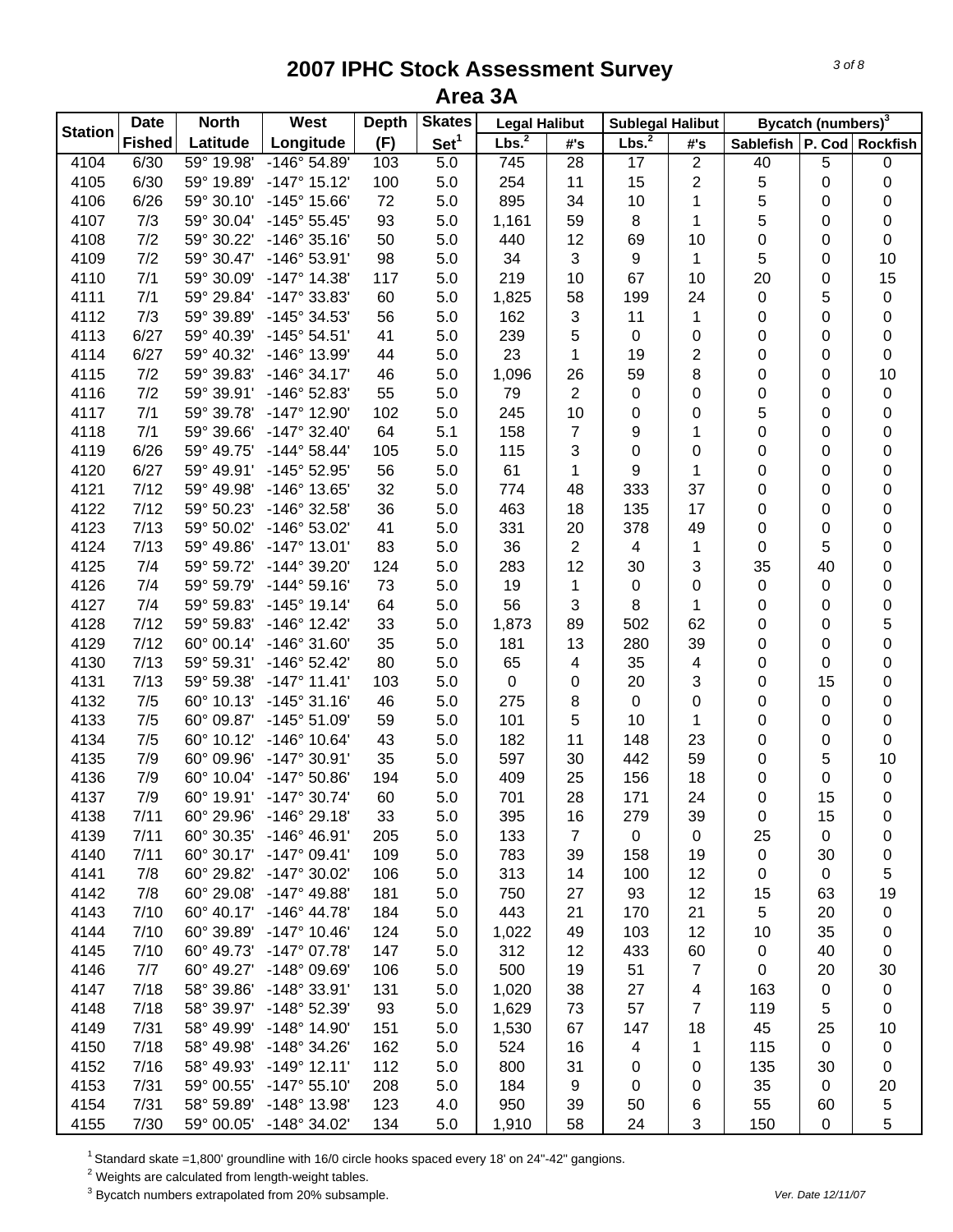|                | <b>Date</b>   | <b>North</b>        | West                  | <b>Depth</b> | <b>Skates</b>    | <b>Legal Halibut</b> |                | <b>Sublegal Halibut</b> |                         |             | Bycatch (numbers) <sup>3</sup> |                 |
|----------------|---------------|---------------------|-----------------------|--------------|------------------|----------------------|----------------|-------------------------|-------------------------|-------------|--------------------------------|-----------------|
| <b>Station</b> | <b>Fished</b> | Latitude            | Longitude             | (F)          | Set <sup>1</sup> | Lbs. <sup>2</sup>    | #'s            | Lbs. <sup>2</sup>       | #'s                     | Sablefish   |                                | P. Cod Rockfish |
| 4156           | 7/17          | 59° 00.08'          | $-148°52.94'$         | 118          | $\overline{5.0}$ | $\overline{712}$     | 24             | 8                       | 1                       | 168         | $\pmb{0}$                      | 0               |
| 4157           | 7/17          | 59° 00.12'          | -149° 11.89'          | 115          | 5.0              | 384                  | 15             | 0                       | 0                       | 153         | 0                              | 0               |
| 4158           | 7/16          | 59° 00.11'          | -149° 32.23'          | 129          | 5.0              | 687                  | 27             | 28                      | 3                       | 95          | 0                              | $\pmb{0}$       |
| 4159           | 7/29          | 59° 09.99'          | -147° 35.58'          | 129          | 5.0              | 686                  | 34             | 26                      | 3                       | $\mathsf 0$ | 50                             | 20              |
| 4160           | 7/29          | 59° 09.95'          | $-147°54.10'$         | 111          | 5.0              | 423                  | 16             | 36                      | 5                       | 50          | $\pmb{0}$                      | $\pmb{0}$       |
| 4161           | 7/30          | 59° 09.95'          | $-148^\circ$ 14.00    | 68           | 5.0              | 3,718                | 120            | 321                     | 47                      | $\mathbf 0$ | 10                             | $\mathbf 5$     |
| 4162           | 7/30          | 59° 09.92'          | -148° 33.26'          | 85           | 5.0              | 1,698                | 67             | 55                      | 8                       | 35          | 20                             | $\mathbf 0$     |
| 4163           | 7/17          | 59° 10.01'          | -148° 52.78'          | 99           | 5.0              | 551                  | 20             | 21                      | 4                       | 15          | 15                             | 0               |
| 4164           | 7/17          | 59° 09.98'          | $-149°$ 12.03'        | 87           | 5.0              | 997                  | 33             | 19                      | $\overline{2}$          | 35          | 104                            | 0               |
| 4165           | 7/19          | 59° 09.91'          | -149° 32.09'          | 88           | 5.0              | 478                  | 19             | 0                       | 0                       | 35          | 0                              | 0               |
| 4166           | 7/16          | 59° 10.05'          | $-149°51.00'$         | 75           | 5.0              | 684                  | 23             | 90                      | 12                      | $\pmb{0}$   | 5                              | 0               |
| 4167           | 7/29          | 59° 20.08'          | $-147°34.12'$         | 68           | 5.0              | 804                  | 13             | 0                       | 0                       | 0           | 0                              | 0               |
| 4168           | 7/29          | 59° 19.98'          | $-147°54.12'$         | 101          | 5.0              | 74                   | 3              | 0                       | 0                       | 0           | 0                              | $\pmb{0}$       |
| 4169           | 7/30          | 59° 20.01'          | -148° 12.98'          | 88           | 5.0              | 387                  | 13             | 44                      | 5                       | 10          | 40                             | 5               |
| 4170           | 8/5           | 59° 20.28'          | -148° 32.94'          | 51           | 5.0              | 1,283                | 48             | 442                     | 63                      | 0           | 0                              | 45              |
| 4171           | 8/5           | 59° 20.10'          | -148° 52.78'          | 92           | 5.0              | 1,764                | 70             | 30                      | $\sqrt{3}$              | 5           | 0                              | $\pmb{0}$       |
| 4172           | 7/19          | 59° 19.95'          | -149° 11.79'          | 104          | 5.0              | 1,171                | 49             | 47                      | 5                       | 89          | 10                             | 0               |
| 4173           | 7/19          | 59° 20.06'          | $-149°32.14'$         | 68           | 5.0              | 415                  | 15             | 23                      | 3                       | $\pmb{0}$   | 10                             | 0               |
| 4174           | 7/27          | 59° 20.00'          | $-149°51.07'$         | 105          | 5.0              | 410                  | 16             | 0                       | 0                       | 25          | 10                             | 0               |
| 4175           | 7/27          | 59° 20.05'          | $-150^{\circ}$ 11.10' | 88           | 5.0              | 718                  | 28             | 34                      | $\overline{\mathbf{4}}$ | 20          | 45                             | $\pmb{0}$       |
| 4176           | 7/28          | 59° 30.10'          | $-147^{\circ} 53.07'$ | 62           | 5.0              | 308                  | 13             | 89                      | 13                      | $\mathsf 0$ | 0                              | $\pmb{0}$       |
| 4177           | 7/28          | 59° 30.06'          | $-148°$ 12.91'        | 115          | 5.0              | 68                   | 3              | $\pmb{0}$               | $\pmb{0}$               | 0           | 0                              | $\pmb{0}$       |
| 4178           | 8/5           | 59° 30.01'          | -148° 32.98'          | 54           | 5.0              | 451                  | 16             | 492                     | 79                      | $\pmb{0}$   | 0                              | $\pmb{0}$       |
| 4179           | 8/5           | 59° 30.11'          | -148° 52.20'          | 93           | 5.0              | 124                  | $\overline{4}$ | 10                      | $\mathbf{1}$            | 0           | 0                              | $\pmb{0}$       |
| 4180           | 8/7           | 59° 30.05'          | $-149°$ 12.31'        | 127          | 5.0              | 1,174                | 40             | 19                      | $\overline{2}$          | 115         | 50                             | 0               |
| 4181           | 8/7           | 59° 29.96'          | $-149°31.75'$         | 58           | 5.0              | 1,890                | 104            | 531                     | 74                      | 10          | 10                             | $\pmb{0}$       |
| 4182           | 7/27          | 59° 29.99'          | $-149°51.72'$         | 111          | 5.0              | 776                  | 34             | 18                      | $\sqrt{2}$              | 45          | 109                            | $\pmb{0}$       |
| 4183           | 7/27          | 59° 30.05'          | -150° 10.95'          | 69           | 5.0              | 190                  | 9              | 58                      | $\overline{7}$          | $\pmb{0}$   | 10                             | $\pmb{0}$       |
| 4184           | 7/28          | 59° 40.04'          | $-147°53.11'$         | 37           | 5.0              | 2,328                | 83             | 419                     | 50                      | 0           | 0                              | 45              |
| 4185           | 7/28          | 59° 39.98'          | $-148°$ 13.01'        | 68           | 5.0              | 49                   | 3              | $\pmb{0}$               | 0                       | 0           | 0                              | $\pmb{0}$       |
| 4186           | 8/4           | 59° 40.06'          | $-148°32.18'$         | 115          | 5.0              | 200                  | 5              | 29                      | 3                       | 25          | 0                              | $\pmb{0}$       |
| 4187           | 8/4           | 59° 39.99'          | -148° 51.53'          | 98           | 5.0              | 86                   | 6              | 48                      | 5                       | 5           | 0                              | 0               |
| 4188           | 8/7           | 59° 39.91'          | -149° 12.09'          | 116          | 5.0              | 443                  | 23             | 27                      | 3                       | 75          | 0                              | 0               |
| 4189           | 8/6           | 59° 39.88'          | $-149°32.12'$         | 159          | 5.0              | 55                   | 3              | 13                      | $\overline{2}$          | 125         | 20                             | 0               |
| 4190           | 8/4           | $59^{\circ} 50.17'$ | $-148^\circ$ 12.32'   | 47           | 5.0              | 796                  | 46             | 332                     | 42                      | 0           | 0                              | 0               |
| 4191           | 8/4           | 59° 50.11'          | -148° 32.03'          | 74           | 5.0              | 105                  | 5              | 14                      | $\overline{2}$          | 0           | 5                              | 0               |
| 4192           | 8/3           | 59° 50.00'          | $-148°54.40'$         | 95           | 5.0              | 12                   | 1              | 0                       | 0                       | 10          | 0                              | 0               |
| 4193           | 8/3           | 59° 49.94'          | -149° 11.98'          | 76           | 5.0              | 247                  | 8              | $\mathbf 0$             | 0                       | 5           | 0                              | 0               |
| 4194           | 8/3           | 59° 50.00'          | -149° 31.95'          | 90           | 5.0              | 235                  | 14             | 103                     | 13                      | 15          | 59                             | 0               |
| 4195           | 6/27          | 57° 59.97'          | -149° 12.98'          | 76           | 5.0              | 3,897                | 172            | 367                     | 44                      | 0           | 0                              | 15              |
| 4196           | 6/19          | 58° 09.98'          | -148° 54.09'          | 72           | 5.0              | 3,455                | 159            | 530                     | 67                      | 0           | 35                             | 0               |
| 4197           | 6/19          | 58° 10.02'          | $-149°$ 13.05'        | 64           | 5.0              | 4,472                | 180            | 603                     | 77                      | 0           | 0                              | 0               |
| 4198           | 6/20          | 58° 10.03'          | $-149°31.80'$         | 60           | 5.0              | 1,649                | 104            | 841                     | 102                     | 0           | 0                              | 5               |
| 4199           | 6/22          | 58° 10.02'          | -149° 50.98'          | 77           | 5.0              | 2,000                | 132            | 766                     | 87                      | 0           | 5                              | 0               |
| 4200           | 6/18          | 58° 19.99'          | $-148°35.04'$         | 99           | 5.0              | 3,095                | 133            | 205                     | 24                      | 15          | 79                             | 0               |
| 4201           | 6/19          | 58° 20.02'          | $-148°53.84'$         | 68           | 5.0              | 1,873                | 99             | 783                     | 102                     | 0           | 0                              | 0               |
| 4202           | 6/19          | 58° 20.00'          | -149° 12.99'          | 86           | 5.0              | 2,253                | 133            | 175                     | 22                      | 5           | 100                            | 0               |
| 4203           | 6/20          | 58° 20.02'          | $-149°32.11'$         | 83           | 5.0              | 1,934                | 118            | 383                     | 43                      | 0           | 30                             | 0               |
| 4204           | 6/21          | 58° 20.01'          | $-149°50.80'$         | 43           | 5.0              | 2,520                | 183            | 1,228                   | 142                     | 0           | 0                              | 5               |
| 4205           | 6/21          | 58° 20.02'          | $-150^{\circ}$ 09.75' | 29           | 5.0              | 2,282                | 115            | 1,412                   | 162                     | 0           | 0                              | 0               |
| 4206           | 7/14          | 58° 20.02'          | $-150^{\circ}$ 29.02' | 30           | 5.0              | 741                  | 41             | 556                     | 85                      | 0           | 0                              | $\mathbf 0$     |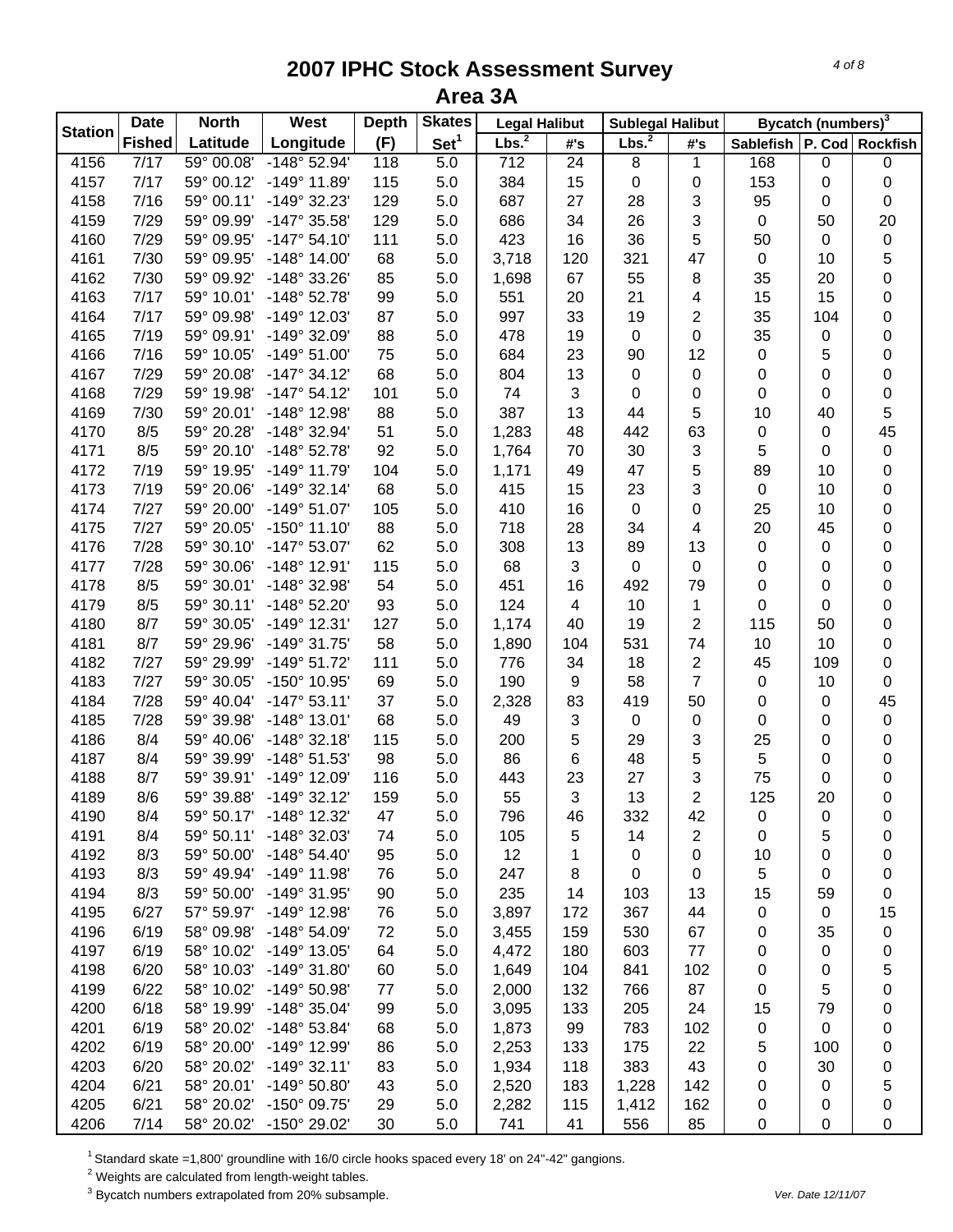|                | <b>Date</b>   | <b>North</b> | West                  | <b>Depth</b>    | <b>Skates</b>    | <b>Legal Halibut</b> |     | <b>Sublegal Halibut</b> |                         |                   | Bycatch (numbers) <sup>3</sup> |                 |
|----------------|---------------|--------------|-----------------------|-----------------|------------------|----------------------|-----|-------------------------|-------------------------|-------------------|--------------------------------|-----------------|
| <b>Station</b> | <b>Fished</b> | Latitude     | Longitude             | (F)             | Set <sup>1</sup> | Lbs. <sup>2</sup>    | #'s | Lbs. <sup>2</sup>       | #'s                     | Sablefish         |                                | P. Cod Rockfish |
| 4207           | 6/18          | 58° 29.91'   | $-148^\circ 34.00'$   | $\overline{73}$ | $\overline{5.0}$ | 2,307                | 97  | 300                     | $\overline{41}$         | $\pmb{0}$         | 95                             | 0               |
| 4208           | 6/18          | 58° 29.99'   | $-148°53.07'$         | 62              | 5.0              | 3,112                | 109 | 469                     | 67                      | $\pmb{0}$         | 5                              | 0               |
| 4209           | 6/17          | 58° 30.01'   | -149° 13.02'          | 68              | 5.0              | 1,140                | 58  | 265                     | 36                      | 0                 | 15                             | 0               |
| 4210           | 6/17          | 58° 29.98'   | -149° 31.95'          | $77 \,$         | 5.0              | 519                  | 30  | 199                     | 24                      | 0                 | 188                            | 0               |
| 4211           | 6/21          | 58° 30.02'   | $-149°51.03'$         | 76              | 5.0              | 1,881                | 107 | 404                     | 47                      | 0                 | 50                             | 0               |
| 4212           | 6/21          | 58° 29.98'   | -150° 09.98'          | 51              | 5.0              | 1,032                | 64  | 1,279                   | 165                     | $\pmb{0}$         | $\pmb{0}$                      | 0               |
| 4213           | 7/15          | 58° 30.00'   | -150° 29.00'          | 47              | 5.0              | 1,268                | 70  | 818                     | 112                     | $\pmb{0}$         | 15                             | 0               |
| 4214           | 7/16          | 58° 29.83'   | $-150^{\circ}$ 48.00' | 54              | 5.0              | 1,358                | 73  | 210                     | 25                      | $\pmb{0}$         | 5                              | 0               |
| 4215           | 6/17          | 58° 40.00'   | -149° 12.99'          | 75              | 5.0              | 504                  | 26  | 242                     | 32                      | $\pmb{0}$         | 215                            | 0               |
| 4216           | 6/17          | 58° 39.99'   | -149° 32.09'          | 75              | 5.0              | 442                  | 28  | 103                     | 13                      | 10                | 187                            | 0               |
| 4217           | 6/12          | 58° 40.00'   | $-149°51.18'$         | 82              | 5.0              | 846                  | 55  | 161                     | 18                      | 5                 | 75                             | 0               |
| 4218           | 7/15          | 58° 40.00'   | -150° 09.86'          | 67              | 5.0              | 2,828                | 135 | 236                     | 29                      | 0                 | 0                              | 0               |
| 4219           | 7/15          | 58° 40.00'   | -150° 28.80'          | 109             | 5.0              | 162                  | 10  | 29                      | 4                       | 50                | 85                             | 0               |
| 4220           | 7/16          | 58° 39.75'   | $-150^{\circ}$ 49.01' | 109             | 5.0              | 330                  | 19  | 44                      | 5                       | 55                | 40                             | 0               |
| 4221           | 7/6           | 58° 39.97'   | $-151^{\circ}$ 08.05' | 104             | 5.0              | 526                  | 24  | 24                      | 3                       | 15                | 10                             | 0               |
| 4222           | 6/12          | 58° 49.99'   | -149° 31.95'          | 122             | 5.0              | 2,118                | 86  | 55                      | 6                       | 75                | $\mathbf 0$                    | 0               |
| 4223           | 6/12          | 58° 49.99'   | -149° 50.94'          | 130             | 5.0              | 1,004                | 51  | 17                      | $\overline{2}$          | 85                | 0                              | 10              |
| 4224           | 7/13          | 58° 50.00'   | $-150^{\circ}$ 10.06' | 87              | 5.0              | 1,223                | 57  | 170                     | 21                      | 95                | 85                             | 0               |
| 4225           | 7/13          | 58° 50.00'   | $-150^{\circ}$ 30.21' | 93              | 5.0              | 760                  | 38  | 81                      | 11                      | 50                | 84                             | 0               |
| 4226           | 7/16          | 58° 49.70'   | -150° 49.00'          | 98              | 5.0              | 326                  | 19  | 56                      | $\overline{7}$          | 56                | 96                             | 0               |
| 4227           | 7/6           | 58° 49.98'   | $-151^{\circ}$ 08.00' | 78              | 5.0              | 621                  | 41  | 160                     | 20                      | 15                | 15                             | 0               |
| 4228           | 7/6           | 58° 50.08'   | -151° 27.99'          | 66              | 5.0              | 398                  | 26  | 133                     | 15                      | $\mathbf 0$       | 5                              | 5               |
| 4229           | 6/12          | 59° 00.02'   | -149° 50.92'          | 123             | 5.0              | 792                  | 36  | 33                      | $\overline{\mathbf{4}}$ | 145               | $\pmb{0}$                      | 5               |
| 4230           | 7/13          | 59° 00.00'   | -150° 10.88'          | 102             | 5.0              | 348                  | 18  | 24                      | 3                       | 35                | 20                             | 0               |
| 4231           | 7/13          | 59° 00.00'   | -150° 29.47'          | 66              | 5.0              | 276                  | 16  | 141                     | 18                      | $\pmb{0}$         | 10                             | 0               |
| 4232           | 7/9           | 58° 59.98'   | -150° 50.23'          | 91              | 5.0              | 342                  | 16  | 48                      | 6                       | $\pmb{0}$         | 15                             | 0               |
| 4233           | 7/8           | 59° 00.07'   | $-151^{\circ}$ 09.01' | 78              | 5.0              | 1,121                | 49  | 79                      | 10                      | $\mathbf 0$       | 25                             | 0               |
| 4234           | 7/8           | 58° 59.97'   | $-151^{\circ} 28.47'$ | 67              | 5.0              | 955                  | 55  | 130                     | 16                      | 0                 | 20                             | 0               |
| 4235           | 7/12          | 59° 10.00'   | $-150^{\circ}$ 11.23' | 68              | 5.0              | 676                  | 26  | 50                      | $\overline{7}$          | $\pmb{0}$         | 15                             | 0               |
| 4236           | 7/12          | 59° 10.00'   | $-150^{\circ}$ 30.17' | 66              | 5.0              | 1,212                | 60  | 126                     | 18                      | 30                | 35                             | 0               |
| 4237           | 7/9           | 59° 09.96'   | $-150^{\circ} 50.17'$ | 63              | 5.0              | 1,118                | 65  | 388                     | 43                      | $\pmb{0}$         | 35                             | 15              |
| 4238           | 7/8           | 59° 10.04'   | -151° 09.02'          | 29              |                  |                      |     | 660                     | 80                      | $\pmb{0}$         | $\pmb{0}$                      | 35              |
|                |               |              |                       |                 | 5.0              | 1,958                | 122 |                         |                         |                   |                                |                 |
| 4239           | 7/12<br>6/9   | 59° 20.00'   | -150° 30.99'          | 122<br>87       | 5.0              | 718                  | 35  | 10                      | 1                       | 40<br>$\mathbf 0$ | 80                             | 20              |
| 4240           |               | 57° 20.00'   | $-150^{\circ}$ 46.27' |                 | 5.0              | 2,738                | 173 | 457                     | 52                      |                   | 10                             | $\mathbf 0$     |
| 4241           | 6/8           | 57° 30.20'   | $-150^{\circ}$ 09.01' | 241             | 5.0              | 486                  | 26  | 9                       | 1                       | 135               | 0                              | 0               |
| 4242           | 6/9           | 57° 30.01'   | -150° 27.80'          | 86              | 5.0              | 2,673                | 173 | 359                     | 45                      | $\pmb{0}$         | 0                              | 0               |
| 4243           | 6/9           | 57° 30.00'   | $-150^{\circ}$ 46.16' | 53              | 4.9              | 1,232                | 80  | 445                     | 56                      | $\mathbf 0$       | 0                              | 5               |
| 4244           | 6/8           | 57° 40.02'   | -149° 50.09'          | 235             | 4.9              | 64                   | 3   | $\mathsf 0$             | 0                       | 147               | 0                              | 0               |
| 4245           | 6/8           | 57° 40.03'   | -150° 08.94'          | 116             | 5.0              | 3,823                | 209 | 184                     | 21                      | $\pmb{0}$         | 25                             | 5               |
| 4246           | 6/9           | 57° 39.93'   | $-150^{\circ}$ 28.01' | 51              | 5.0              | 1,088                | 74  | 416                     | 46                      | 0                 | $\mathbf 0$                    | 0               |
| 4247           | 6/28          | 57° 39.98'   | $-150^{\circ}$ 47.00  | 46              | 5.0              | 2,297                | 105 | 882                     | 107                     | 0                 | 25                             | 0               |
| 4248           | 6/27          | 57° 39.97'   | $-151^{\circ}$ 05.20' | 40              | 5.0              | 1,096                | 69  | 844                     | 102                     | 0                 | 25                             | 0               |
| 4249           | 6/27          | 57° 39.83'   | $-151^{\circ} 24.02'$ | 34              | 5.0              | 1,697                | 99  | 592                     | 68                      | 0                 | 0                              | 0               |
| 4250           | 6/7           | 57° 50.12'   | -149° 31.99'          | 194             | 5.0              | 712                  | 35  | 10                      | 1                       | 144               | 0                              | 19              |
| 4251           | 6/7           | 57° 50.02'   | -149° 49.98'          | 140             | 5.0              | 1,075                | 60  | 151                     | 19                      | 10                | 5                              | 0               |
| 4252           | 6/10          | 57° 50.03'   | -150° 09.05'          | 108             | 5.0              | 2,200                | 146 | 588                     | 69                      | 0                 | 54                             | 0               |
| 4253           | 6/10          | 57° 50.04'   | -150° 28.02'          | 50              | 5.0              | 3,068                | 153 | 676                     | 80                      | 0                 | 5                              | 0               |
| 4254           | 6/28          | 57° 49.98'   | -150° 47.09'          | 45              | 5.0              | 1,743                | 96  | 842                     | 99                      | 0                 | 25                             | 0               |
| 4255           | 6/27          | 57° 49.97'   | $-151^{\circ}$ 06.00' | 38              | 5.0              | 1,429                | 93  | 1,023                   | 116                     | 0                 | 15                             | 0               |
| 4256           | 6/27          | 57° 49.88'   | $-151°$ 24.00         | 29              | 5.0              | 1,020                | 68  | 1,071                   | 132                     | 0                 | $\mathbf 0$                    | 0               |
| 4257           | 6/26          | 57° 50.02'   | $-151^{\circ}$ 43.02' | 29              | 5.0              | 422                  | 32  | 1,236                   | 160                     | 0                 | 30                             | 0               |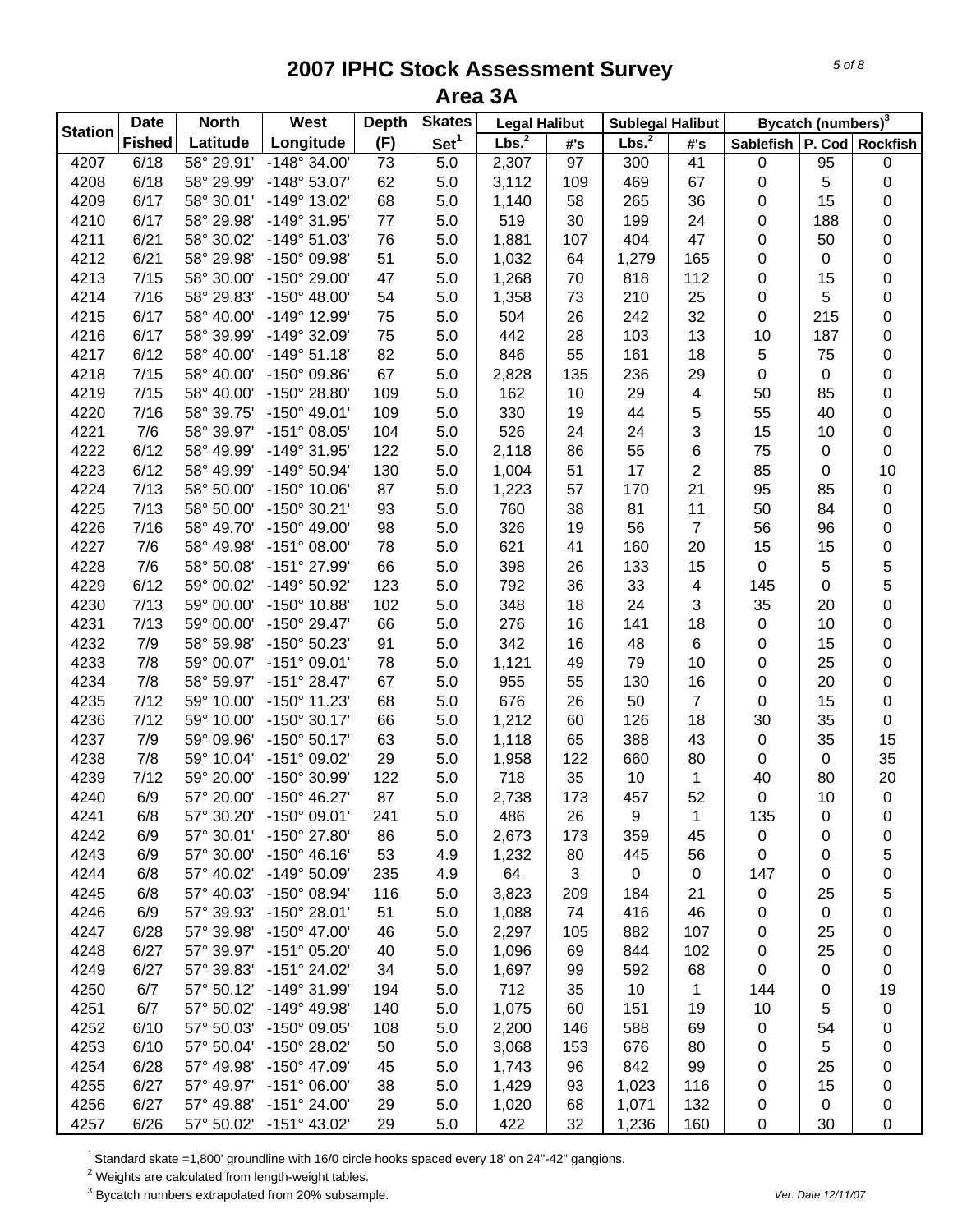| <b>Station</b> | <b>Date</b>   | <b>North</b> | West                  | <b>Depth</b> | <b>Skates</b>    | <b>Legal Halibut</b> |     | <b>Sublegal Halibut</b> |     |                               | Bycatch (numbers) <sup>3</sup> |           |
|----------------|---------------|--------------|-----------------------|--------------|------------------|----------------------|-----|-------------------------|-----|-------------------------------|--------------------------------|-----------|
|                | <b>Fished</b> | Latitude     | Longitude             | (F)          | Set <sup>1</sup> | Lbs. <sup>2</sup>    | #'s | Lbs. <sup>2</sup>       | #'s | Sablefish   P. Cod   Rockfish |                                |           |
| 4258           | 6/26          | 57° 50.01'   | $-152^{\circ}$ 01.84' | 46           | 5.0              | 1,258                | 90  | 955                     | 119 | 0                             | 0                              | $\pmb{0}$ |
| 4259           | 6/11          | 58° 00.05'   | $-149°32.42'$         | 81           | 5.0              | 2,748                | 166 | 587                     | 75  | $\pmb{0}$                     | 0                              | 0         |
| 4260           | 6/11          | 58° 00.00'   | $-149°51.08'$         | 127          | 5.0              | 2,985                | 155 | 240                     | 27  | 20                            | 59                             | 0         |
| 4261           | 6/10          | 57° 59.98'   | $-150^{\circ}$ 09.01' | 125          | 5.0              | 2,044                | 121 | 323                     | 37  | 35                            | 0                              | 0         |
| 4262           | 6/22          | 58° 00.03'   | -150° 28.01'          | 90           | 5.0              | 763                  | 55  | 599                     | 69  | 10                            | 40                             | 0         |
| 4263           | 6/28          | 57° 59.88'   | $-150^{\circ}$ 47.04' | 70           | 5.0              | 532                  | 38  | 375                     | 43  | 5                             | 85                             | 0         |
| 4264           | 6/29          | 57° 59.98'   | $-151^{\circ}$ 05.99  | 45           | 5.0              | 2,872                | 139 | 822                     | 96  | 0                             | 65                             | $\pmb{0}$ |
| 4265           | 6/29          | 57° 59.98'   | -151° 25.30'          | 44           | 5.0              | 646                  | 41  | 422                     | 50  | 0                             | 74                             | $\pmb{0}$ |
| 4266           | 6/26          | 58° 00.02'   | $-151^{\circ}$ 44.00  | 63           | 5.1              | 718                  | 46  | 292                     | 35  | $\pmb{0}$                     | 100                            | $\pmb{0}$ |
| 4267           | 7/1           | 58° 00.00'   | -152° 02.99'          | 97           | 5.0              | 1,359                | 69  | 315                     | 36  | 15                            | 30                             | $\pmb{0}$ |
| 4268           | 7/1           | 58° 00.00'   | -152° 21.95'          | 113          | 5.0              | 1,269                | 55  | 96                      | 11  | 5                             | 100                            | 0         |
| 4269           | 6/22          | 58° 10.00'   | $-150^{\circ}$ 10.04' | 81           | 5.0              | 3,140                | 199 | 581                     | 64  | 0                             | 25                             | 0         |
| 4270           | 7/14          | 58° 09.86'   | -150° 28.98'          | 62           | 5.0              | 1,766                | 135 | 1,284                   | 148 | 0                             | 0                              | 0         |
| 4271           | 7/14          | 58° 09.95'   | $-150^{\circ}$ 48.02' | 59           | 5.0              | 859                  | 62  | 963                     | 120 | 0                             | 45                             | 0         |
| 4272           | 6/29          | 58° 09.90'   | $-151^{\circ}$ 07.00  | 80           | 5.0              | 1,042                | 69  | 420                     | 52  | 25                            | 85                             | 0         |
| 4273           | 6/29          | 58° 10.02'   | $-151^{\circ} 25.01'$ | 91           | 5.0              | 814                  | 55  | 358                     | 41  | $\pmb{0}$                     | 140                            | 0         |
| 4274           | 7/1           | 58° 10.05'   | -151° 40.99'          | 36           | 5.0              | 2,133                | 155 | 1,038                   | 116 | 0                             | 0                              | 0         |
| 4275           | 7/14          | 58° 19.90'   | $-150^{\circ}$ 48.03' | 35           | 5.0              | 331                  | 25  | 369                     | 50  | 0                             | 0                              | 0         |
| 4276           | 6/30          | 58° 19.84'   | $-151^{\circ}$ 06.98' | 69           | 5.1              | 718                  | 49  | 487                     | 65  | 5                             | 30                             | 0         |
| 4277           | 6/30          | 58° 19.96'   | -151° 26.02'          | 41           | 5.0              | 3,774                | 265 | 581                     | 63  | 0                             | 0                              | 0         |
| 4278           | 7/5           | 58° 19.98'   | $-151^{\circ}$ 45.00  | 32           | 5.0              | 1,326                | 60  | 196                     | 25  | 0                             | 0                              | 0         |
| 4279           | 6/30          | 58° 29.99'   | $-151^{\circ}$ 06.77' | 54           | 5.0              | 207                  | 14  | 131                     | 16  | 5                             | 30                             | 0         |
| 4280           | 7/5           | 58° 30.02'   | $-151^{\circ} 26.60'$ | 92           | 5.0              | 994                  | 66  | 193                     | 21  | $\pmb{0}$                     | 54                             | 0         |
| 4281           | 7/5           | 58° 29.98'   | $-151^{\circ}$ 46.05' | 96           | 5.0              | 1,437                | 88  | 103                     | 11  | 35                            | 50                             | $\pmb{0}$ |
| 4282           | 7/6           | 58° 40.00'   | -151° 27.20'          | 102          | 5.0              | 1,099                | 59  | 111                     | 12  | 25                            | 50                             | $\pmb{0}$ |
| 4283           | 7/7           | 58° 39.97'   | $-151^{\circ}$ 46.30' | 69           | 5.0              | 805                  | 40  | 108                     | 13  | 15                            | 15                             | $\pmb{0}$ |
| 4284           | 7/7           | 58° 40.02'   | $-152^{\circ}$ 06.21' | 70           | 5.0              | 1,873                | 101 |                         | 37  | $\pmb{0}$                     | 45                             | $\pmb{0}$ |
|                | 7/7           | 58° 49.03'   | -152° 05.92'          | 62           | 5.0              | 1,020                | 60  | 293                     | 31  | 0                             |                                | 10        |
| 4285<br>4286   |               |              | $-152°50.13'$         |              |                  |                      |     | 232                     | 72  |                               | 0                              |           |
|                | 6/25          | 56° 19.95'   |                       | 64           | 5.0              | 3,060                | 175 | 578<br>460              |     | 0                             | 0                              | $\pmb{0}$ |
| 4287           | 6/25          | 56° 19.94'   | -153° 08.04'          | 56           | 5.0              | 1,350                | 76  |                         | 56  | 0                             | 0                              | $\pmb{0}$ |
| 4288           | 6/30          | 56° 20.01'   | -153° 26.27'          | 34           | 5.0              | 3,376                | 171 | 1,269                   | 142 | 0                             | 0                              | $\pmb{0}$ |
| 4289           | 6/23          | 56° 29.98'   | -152° 14.80'          | 110          | 5.0              | 2,792                | 156 | 445                     | 54  | 5                             | 0                              | 10        |
| 4290           | 6/23          | 56° 30.07'   | -152° 32.87'          | 151          | 5.0              | 2,474                | 129 | 89                      | 10  | 109                           | 0                              | $\pmb{0}$ |
| 4291           | 6/25          | 56° 29.89'   | $-152^{\circ} 51.06'$ | 28           | 5.0              | 4,870                | 172 | 711                     | 90  | $\pmb{0}$                     | 0                              | $\pmb{0}$ |
| 4292           | 6/25          | 56° 29.80'   | -153° 08.43'          | 38           | 5.0              | 892                  | 49  | 1,170                   | 151 | 0                             | 5                              | 0         |
| 4293           | 6/30          | 56° 29.90'   | -153° 26.88'          | 48           | 5.0              | 1,523                | 97  | 1,259                   | 152 | 0                             | 15                             | 0         |
| 4294           | 6/30          | 56° 29.87'   | $-153^{\circ}$ 45.08' | 37           | 5.0              | 1,661                | 58  | 324                     | 39  | 0                             | 5                              | 0         |
| 4295           | 6/22          | 56° 39.98'   | $-151°57.11'$         | 32           | 5.0              | 3,475                | 153 | 1,050                   | 128 | 0                             | 0                              | 5         |
| 4296           | 6/23          | 56° 39.99'   | $-152^{\circ}$ 15.15' | 28           | 5.0              | 983                  | 55  | 1,200                   | 162 | 0                             | 0                              | 0         |
| 4297           | 7/1           | 56° 39.91'   | $-152^{\circ}$ 34.14' | 77           | 5.0              | 1,223                | 82  | 906                     | 105 | 0                             | 100                            | 0         |
| 4298           | 6/24          | 56° 39.96'   | $-152^{\circ}52.19'$  | 39           | 5.0              | 3,956                | 204 | 695                     | 83  | 0                             | $\mathsf 0$                    | 0         |
| 4299           | 6/24          | 56° 39.98'   | -153° 10.07'          | 83           | 5.0              | 779                  | 34  | 84                      | 10  | 0                             | 20                             | 0         |
| 4300           | 6/29          | 56° 39.88'   | -153° 28.19'          | 80           | 5.0              | 1,295                | 62  | 141                     | 16  | 0                             | 114                            | 0         |
| 4301           | 6/29          | 56° 39.94'   | $-153^{\circ}$ 45.91' | 47           | 5.0              | 1,842                | 93  | 397                     | 49  | 0                             | 79                             | 0         |
| 4302           | 6/22          | 56° 50.06'   | $-151^{\circ}$ 40.02  | 159          | 4.9              | 2,204                | 115 | 227                     | 26  | 44                            | 0                              | 5         |
| 4303           | 6/22          | 56° 50.06'   | $-151^{\circ}57.69'$  | 43           | 5.0              | 6,023                | 218 | 695                     | 91  | 0                             | 0                              | 0         |
| 4304           | 7/1           | 56° 49.97'   | -152° 15.99'          | 52           | 5.0              | 2,096                | 125 | 1,068                   | 140 | 0                             | 0                              | 0         |
| 4305           | 7/1           | 56° 49.86'   | -152° 34.75'          | 76           | 5.0              | 1,142                | 72  | 628                     | 70  | 5                             | 20                             | 0         |
| 4306           | 6/24          | 56° 50.00'   | -152° 53.03'          | 35           | 5.0              | 1,210                | 62  | 1,053                   | 147 | 0                             | 0                              | 0         |
| 4307           | 6/24          | 56° 49.86'   | $-153^{\circ}$ 11.06' | 44           | 5.0              | 2,101                | 102 | 507                     | 63  | 0                             | 0                              | 0         |
| 4308           | 6/29          | 56° 49.97'   | -153° 28.98'          | 55           | 5.0              | 1,453                | 68  | 204                     | 26  | 0                             | 35                             | 0         |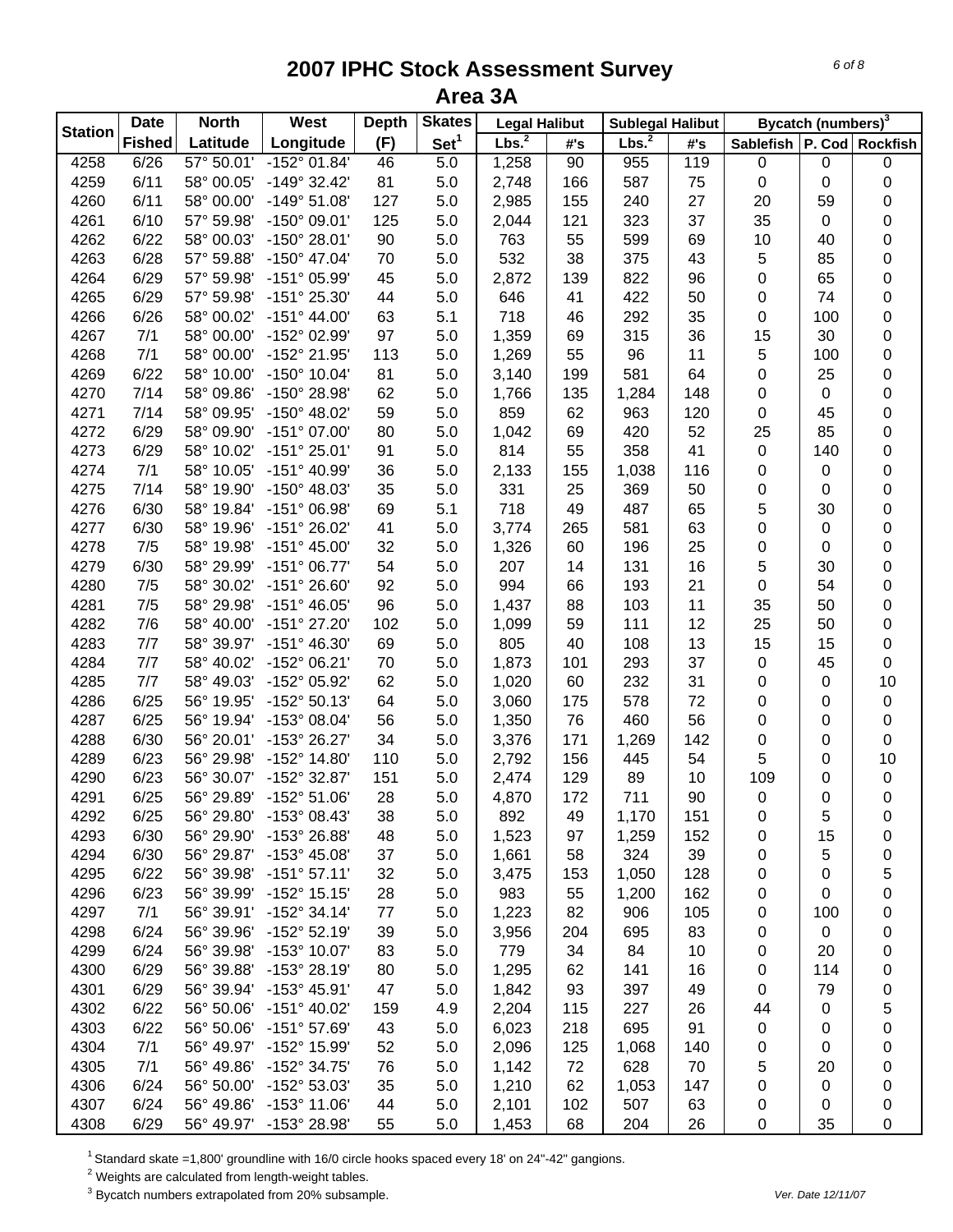|                | <b>Date</b>   | <b>North</b> | West                                  | <b>Depth</b> | <b>Skates</b>    | <b>Legal Halibut</b> |            | <b>Sublegal Halibut</b> |                     |                  | Bycatch (numbers) <sup>3</sup> |                 |
|----------------|---------------|--------------|---------------------------------------|--------------|------------------|----------------------|------------|-------------------------|---------------------|------------------|--------------------------------|-----------------|
| <b>Station</b> | <b>Fished</b> | Latitude     | Longitude                             | (F)          | Set <sup>1</sup> | Lbs. <sup>2</sup>    | #'s        | Lbs. <sup>2</sup>       | $\#^{\centerdot}$ s | <b>Sablefish</b> |                                | P. Cod Rockfish |
| 4309           | 6/22          | 57° 00.02'   | $-151^{\circ} 40.12'$                 | 42           | 4.9              | 2,760                | 137        | 1,022                   | 132                 | 0                | 0                              | $\overline{5}$  |
| 4310           | 7/7           | 57° 00.02'   | $-151^{\circ} 59.00'$                 | 46           | 5.0              | 348                  | 22         | 1,315                   | 169                 | 0                | 55                             | 0               |
| 4311           | 7/1           | 56° 59.91'   | -152° 17.05'                          | 40           | 5.0              | 1,421                | 67         | 961                     | 129                 | 0                | 0                              | 0               |
| 4312           | 7/6           | 57° 00.23'   | -152° 35.07'                          | 86           | 5.0              | 1,877                | 112        | 494                     | 53                  | 0                | 5                              | $\pmb{0}$       |
| 4313           | 7/6           | 57° 00.08'   | -152° 53.72'                          | 64           | 5.0              | 1,000                | 57         | 525                     | 74                  | 0                | 10                             | 0               |
| 4314           | 6/21          | 57° 10.01'   | $-151°04.19'$                         | 208          | 4.9              | 77                   | $\sqrt{5}$ | $\pmb{0}$               | $\pmb{0}$           | 142              | 0                              | 25              |
| 4315           | 6/21          | 57° 10.02'   | -151° 21.95'                          | 71           | 5.0              | 3,984                | 203        | 447                     | 52                  | $\pmb{0}$        | 5                              | $\pmb{0}$       |
| 4316           | 7/7           | 57° 09.92'   | $-151^{\circ}$ 40.89'                 | 41           | 5.0              | 1,578                | 80         | 997                     | 118                 | 0                | 20                             | $\pmb{0}$       |
| 4317           | 7/7           | 57° 10.04'   | $-151°59.11'$                         | 39           | 5.0              | 1,896                | 88         | 950                     | 113                 | 0                | 5                              | 0               |
| 4318           | 7/6           | 57° 10.11'   | -152° 18.02'                          | 45           | 5.0              | 1,122                | 81         | 709                     | 84                  | 0                | 20                             | $\pmb{0}$       |
| 4319           | 7/6           | 57° 10.06'   | $-152^{\circ}$ 36.01'                 | 55           | 5.0              | 993                  | 62         | 262                     | 36                  | 0                | 70                             | 0               |
| 4320           | 6/21          | 57° 20.17'   | $-151°04.11'$                         | 51           | 4.9              | 2,381                | 133        | 463                     | 56                  | 0                | 15                             | 0               |
| 4321           | 7/8           | 57° 19.96'   | -151° 22.80'                          | 74           | 5.0              | 1,720                | 108        | 350                     | 40                  | 59               | 25                             | $\pmb{0}$       |
| 4322           | 7/2           | 57° 19.82'   | $-151^{\circ}$ 41.05'                 | 34           | 5.0              | 1,433                | 99         | 1,238                   | 148                 | $\pmb{0}$        | 0                              | $\pmb{0}$       |
| 4323           | 7/2           | 57° 19.98'   | -151° 59.94'                          | 41           | 5.0              | 1,150                | 58         | 421                     | 52                  | 0                | 25                             | 0               |
| 4324           | 7/9           | 57° 19.94'   | -152° 18.35'                          | 23           | 5.0              | 2,074                | 74         | 86                      | 11                  | 0                | 0                              | 0               |
| 4325           | 7/8           | 57° 29.98'   | $-151^{\circ}$ 05.01'                 | 45           | 5.0              | 1,673                | 80         | 910                     | 109                 | 0                | 15                             | 0               |
| 4326           | 7/8           | 57° 30.00'   | $-151^{\circ}$ 22.91'                 | 49           | 5.0              | 975                  | 68         | 568                     | 68                  | 5                | 35                             | 0               |
| 4327           | 7/2           | 57° 30.00'   | $-151^{\circ}$ 41.72'                 | 61           | 5.0              | 1,611                | 99         | 429                     | 51                  | 15               | 15                             | 0               |
| 4328           | 7/11          | 57° 29.98'   | -152° 01.28'                          | 26           | 5.0              | 3,244                | 203        | 702                     | 76                  | $\boldsymbol{0}$ | 0                              | $\pmb{0}$       |
| 4329           | 7/2           | 57° 39.91'   | $-151^{\circ}$ 43.18'                 | 36           | 5.0              | 905                  | 71         | 1,047                   | 121                 | $\boldsymbol{0}$ | 30                             | $\pmb{0}$       |
| 4330           | 7/11          | 57° 39.94'   | -152° 01.03'                          | 92           | 5.0              | 1,602                | 77         | 313                     | 33                  | 10               | 5                              | $\pmb{0}$       |
| 4331           | 6/27          | 57° 29.98'   | $-154^{\circ} 55.09'$                 | 128          | 5.0              | 819                  | 45         | 75                      | $\boldsymbol{9}$    | 50               | 50                             | $\pmb{0}$       |
| 4332           | 6/28          | 57° 40.17'   | -154° 34.86'                          | 119          | 5.0              | 982                  | 60         | 250                     | 31                  | 25               | 74                             | $\pmb{0}$       |
| 4333           | 6/27          | 57° 40.14'   | $-154^{\circ} 54.34'$                 | 129          | 5.0              | 1,287                | 64         | 94                      | 13                  | 40               | 10                             | $\pmb{0}$       |
| 4334           | 6/27          | 57° 40.05'   |                                       |              |                  |                      | 90         | 313                     |                     | 30               |                                |                 |
| 4335           |               | 57° 50.02'   | -155° 12.96'<br>$-154^{\circ}$ 15.06' | 163          | 5.0              | 1,585                | 64         |                         | 35                  |                  | 0                              | 0               |
|                | 6/28          |              |                                       | 112          | 5.0              | 1,155                |            | 248                     | 29                  | 5                | 0                              | 0               |
| 4336           | 6/16          | 57° 50.01'   | $-154^{\circ}$ 34.02'                 | 127          | 5.0              | 1,755                | 82         | 223                     | 27                  | 15               | 15                             | 0               |
| 4337           | 6/16          | 57° 49.92'   | -154° 52.79'                          | 158          | 4.9              | 1,275                | 78         | 229                     | 26                  | 44               | 20                             | 0               |
| 4338           | 6/18          | 58° 00.19'   | -153° 37.29'                          | 93           | 5.0              | 1,234                | 67         | 434                     | 56                  | $\pmb{0}$        | 15                             | 0               |
| 4339           | 6/15          | 58° 00.02'   | -153° 56.57'                          | 108          | 5.0              | 1,965                | 91         | 250                     | 31                  | 15               | 25                             | $\pmb{0}$       |
| 4340           | 6/15          | 58° 00.08'   | -154° 13.75'                          | 125          | 5.0              | 1,394                | 81         | 313                     | 37                  | 10               | 30                             | 0               |
| 4341           | 6/18          | 58° 10.02'   | -153° 18.74'                          | 49           | 5.0              | 912                  | 56         | 700                     | 91                  | 0                | 30                             | 0               |
| 4342           | 6/18          | 58° 09.94'   | -153° 38.33'                          | 107          | 5.0              | 2,130                | 104        | 164                     | 19                  | $\mathbf 0$      | 60                             | $\pmb{0}$       |
| 4343           | 6/15          | 58° 10.20'   | $-153^{\circ}57.14'$                  | 116          | 5.0              | 1,182                | 64         | 213                     | 27                  | 0                | 35                             | 0               |
| 4344           | 6/14          | 58° 20.02'   | $-153^{\circ}$ 19.75'                 | 95           | 5.0              | 1,977                | 104        | 354                     | 41                  | 5                | 10                             | 0               |
| 4345           | 6/17          | 58° 20.04'   | $-153^{\circ}39.16'$                  | 94           | 5.0              | 1,375                | 53         | 122                     | 14                  | 5                | 20                             | 0               |
| 4346           | 6/15          | 58° 19.97'   | -153° 58.23'                          | 45           | 5.0              | 1,531                | 65         | 297                     | 37                  | 0                | 40                             | 0               |
| 4347           | 6/14          | 58° 30.04'   | -153° 01.90'                          | 91           | 5.0              | 1,468                | 73         | 222                     | 27                  | 0                | 50                             | 0               |
| 4348           | 6/17          | 58° 30.02'   | -153° 21.23'                          | 99           | 5.0              | 608                  | 25         | 106                     | 13                  | 5                | 5                              | 0               |
| 4349           | 6/17          | 58° 29.91'   | -153° 40.99'                          | 55           | 4.8              | 1,076                | 41         | 469                     | 61                  | 0                | 39                             | 0               |
| 4350           | 6/14          | 58° 39.83'   | $-152^{\circ}$ 44.17'                 | 107          | 5.0              | 416                  | 25         | 62                      | 8                   | 10               | 20                             | 0               |
| 4351           | 7/20          | 58° 40.00'   | -153° 02.87'                          | 86           | 5.0              | 2,176                | 95         | 85                      | 10                  | 0                | 25                             | 0               |
| 4352           | 6/17          | 58° 40.03'   | -153° 22.83'                          | 28           | 5.0              | 555                  | 23         | 253                     | 38                  | 0                | 94                             | 0               |
| 4353           | 7/20          | 58° 49.95'   | -152° 26.23'                          | 98           | 5.0              | 1,583                | 95         | 314                     | 36                  | 20               | 35                             | 0               |
| 4354           | 7/20          | 58° 50.05'   | $-152^{\circ}$ 45.11'                 | 105          | 5.0              | 1,019                | 50         | 77                      | 9                   | 15               | 25                             | 0               |
| 4355           | 6/11          | 58° 50.00'   | $-153^{\circ}$ 03.83'                 | 89           | 5.0              | 1,596                | 73         | 316                     | 42                  | 0                | 35                             | 0               |
| 4356           | 6/9           | 58° 59.97'   | $-151^{\circ}$ 48.09'                 | 72           | 5.0              | 971                  | 65         | 553                     | 70                  | 0                | 49                             | 0               |
| 4357           | 6/9           | 59° 00.07'   | -152° 07.08'                          | 79           | 5.0              | 1,523                | 104        | 1,271                   | 154                 | 0                | 35                             | 0               |
| 4358           | 7/21          | 59° 00.01'   | $-152^{\circ} 26.18'$                 | 80           | 5.0              | 631                  | 38         | 278                     | 33                  | 10               | 0                              | 0               |
| 4359           | 7/21          | 59° 00.08'   | $-152^{\circ}$ 46.09'                 | 92           | 5.0              | 897                  | 48         | 112                     | 13                  | 0                | 30                             | 0               |